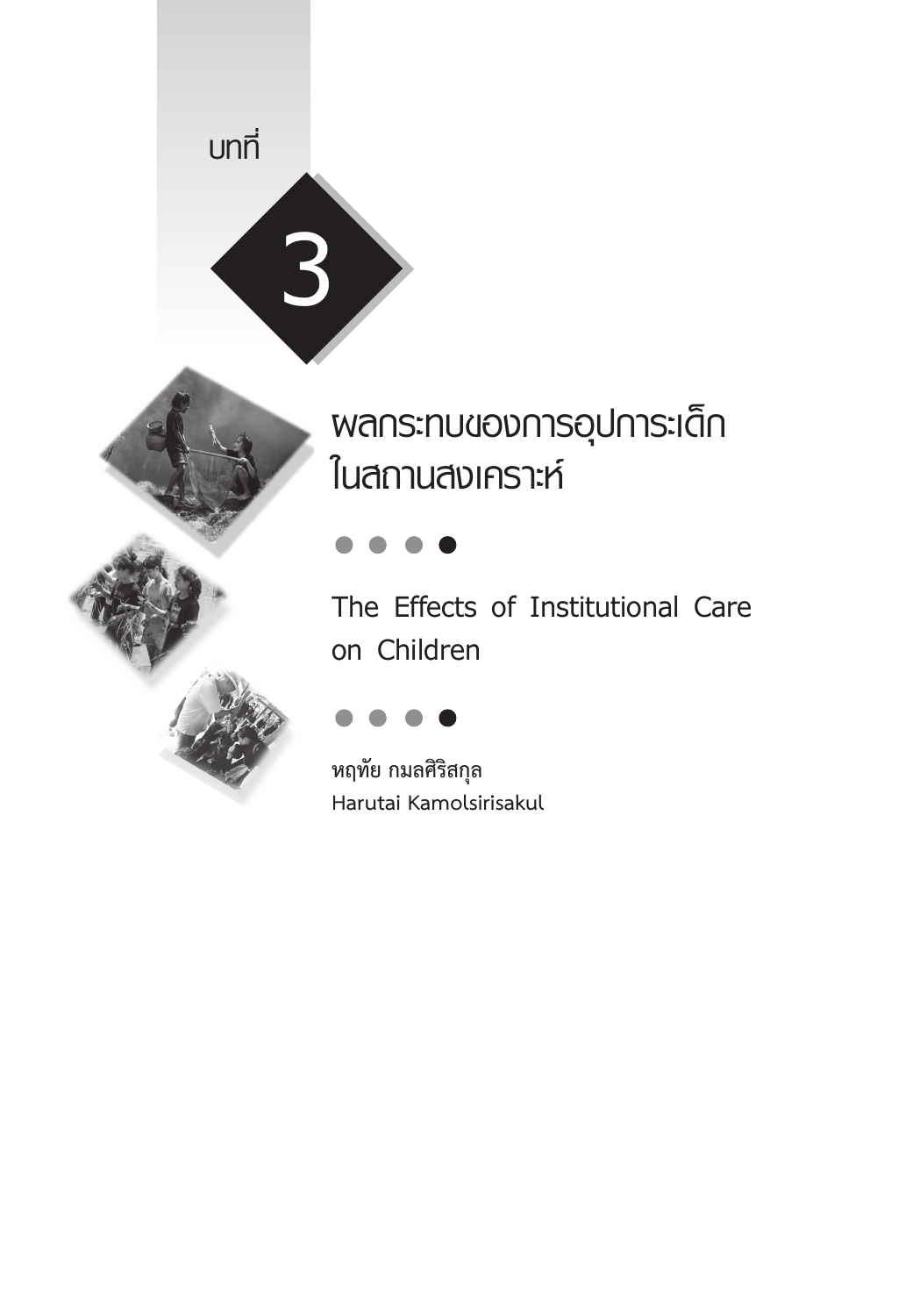

# **ผลกระทบของการอุปการะเด็กในสถานสงเคราะห์**

**The Effects of Institutional Care on Children**

**หฤทัย กมลศิริสกุล<sup>1</sup> Harutai Kamolsirisakul**

**บทที่ 3**

## **บทคัดย่อ**

บทความนี้ชี้ให้เห็นถึงผลกระทบต่อพัฒนาการของเด็กที่ได้รับการอุปการะใน สถานสงเคราะห์ในด้านต่างๆ อาทิ เช่น พัฒนาการด้านร่างกาย จิตใจ อารมณ์ สังคม และสติปัญญา พฤติกรรม ตลอดจนความผิดปกติทางความผูกพัน นอกจากนั้นได้ กล่าวถึงทฤษฎีเกี่ยวกับแรงจูงใจและการมีส่วนร่วมของเยาวชน เพื่อให้ผู้ปฏิบัติงานใช้ เป็นแนวทางในการด�ำเนินงานด้านการพัฒนาเด็กและเยาวชน **ค�ำส�ำคัญ** : การอุปการะในสถานสงเคราะห์; ผลกระทบของการอุปการะเด็ก ในสถานสงเคราะห์

#### **Abstract**

This article points out the effects of institutionalization on children in various aspects of development such as physical development, cognitive development, behavioral development, social and emotional development, psychological development and attachment disorder. It also discusses theories on youth motivation and engagement so that practitioners can use when working on an implementation of youth development. **Keywords** : institutional care; the effects of institutional care

 $^{\rm 1}$  อาจารย์ประจำสาขาวิชาสังคมสงเคราะห์ คณะศิลปศาสตร์ มหาวิทยาลัยเกริก (3 ซอยรามอินทรา 1 ถนนรามอินทรา แขวง อนุสาวรีย์ เขต บางเขน กรุงเทพมหานคร 10220) [harutai\_k@yahoo.com]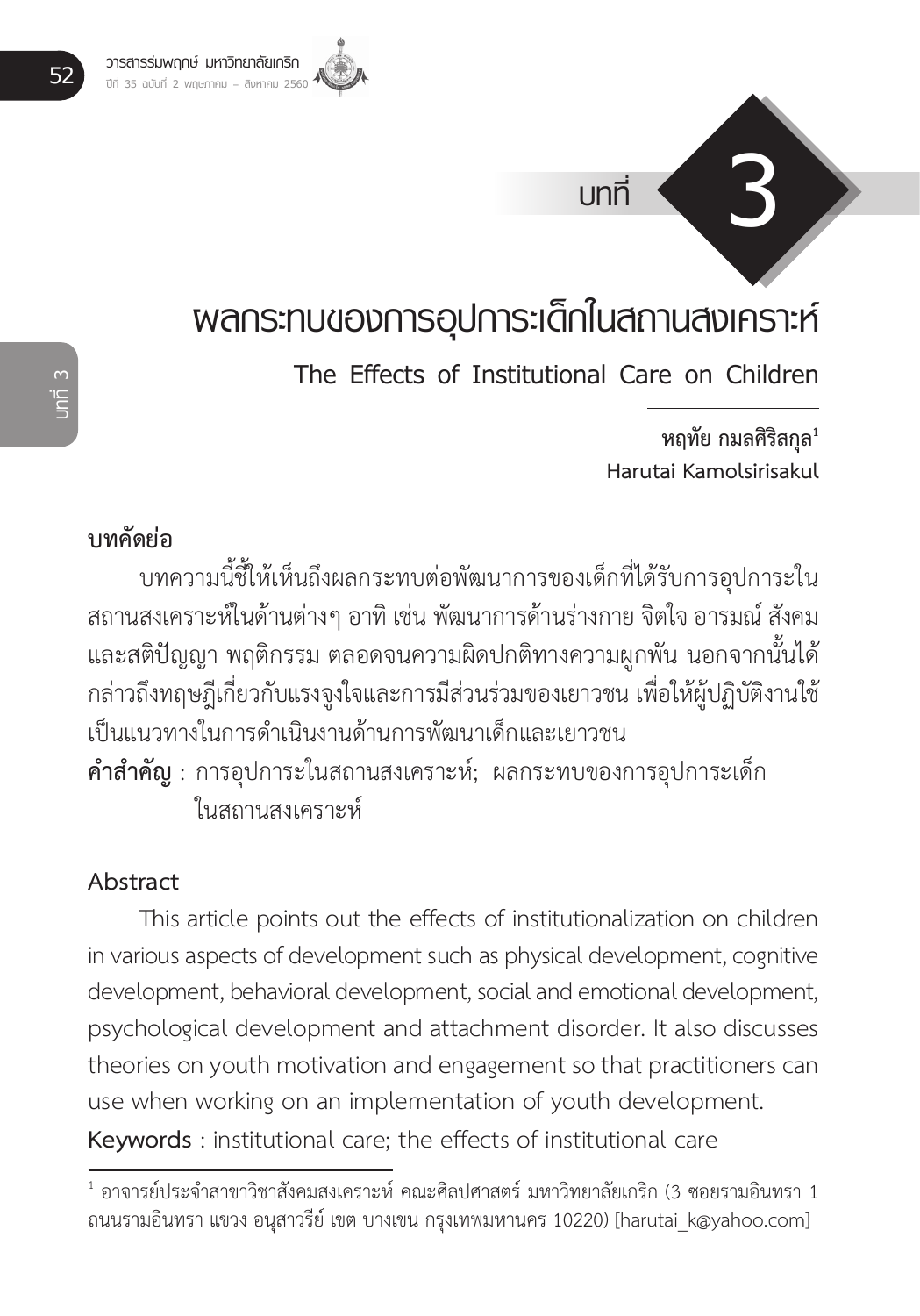### **Introduction**

Institutional care refers to the facilities and services offered by an established organization to a group of people with special needs, here, to children who are orphaned, destitute or those whose families cannot afford to care for. Various definitions of "children's institution" and "institutional care" **o**ffer different perspectives and facets of the concept and practice.

The United Nations defines *institutional care for children* as "The care in residential groups, under public or voluntary auspices and under the guidance of staff especially employed or assigned for this purpose, of children who for a variety of reasons must live apart from their own families. It is distinguished from the boarding out of children in families, commonly known as foster-home placement; from adoption, in which, through an established process, children become permanent members of the adoptive parents; and from other forms of group care away from home in which children regularly return to their own homes for a part of each day" (United Nations, 1965: 1).

Alfred Kadushin, in his book titled *Child Welfare Services* defines an institution as a "place like a boarding home" as it provides temporary substitute care, and in some cases, it can be a place of permanent care like an adoptive home. Kadushin goes on to say that an institution is unlike either a boarding home or an adoptive home, in that it offers group care. A children's institution is defined by Kadushin as "a group of unrelated children living together in the care of a group of unrelated adults" (Kadushin, 1974: 617).

Another description of children living in an institutional or a residential care home is by K. Browne in his book titled *The Risk of Harm to Young Children in Institutional Care:* "A group living arrangement for more than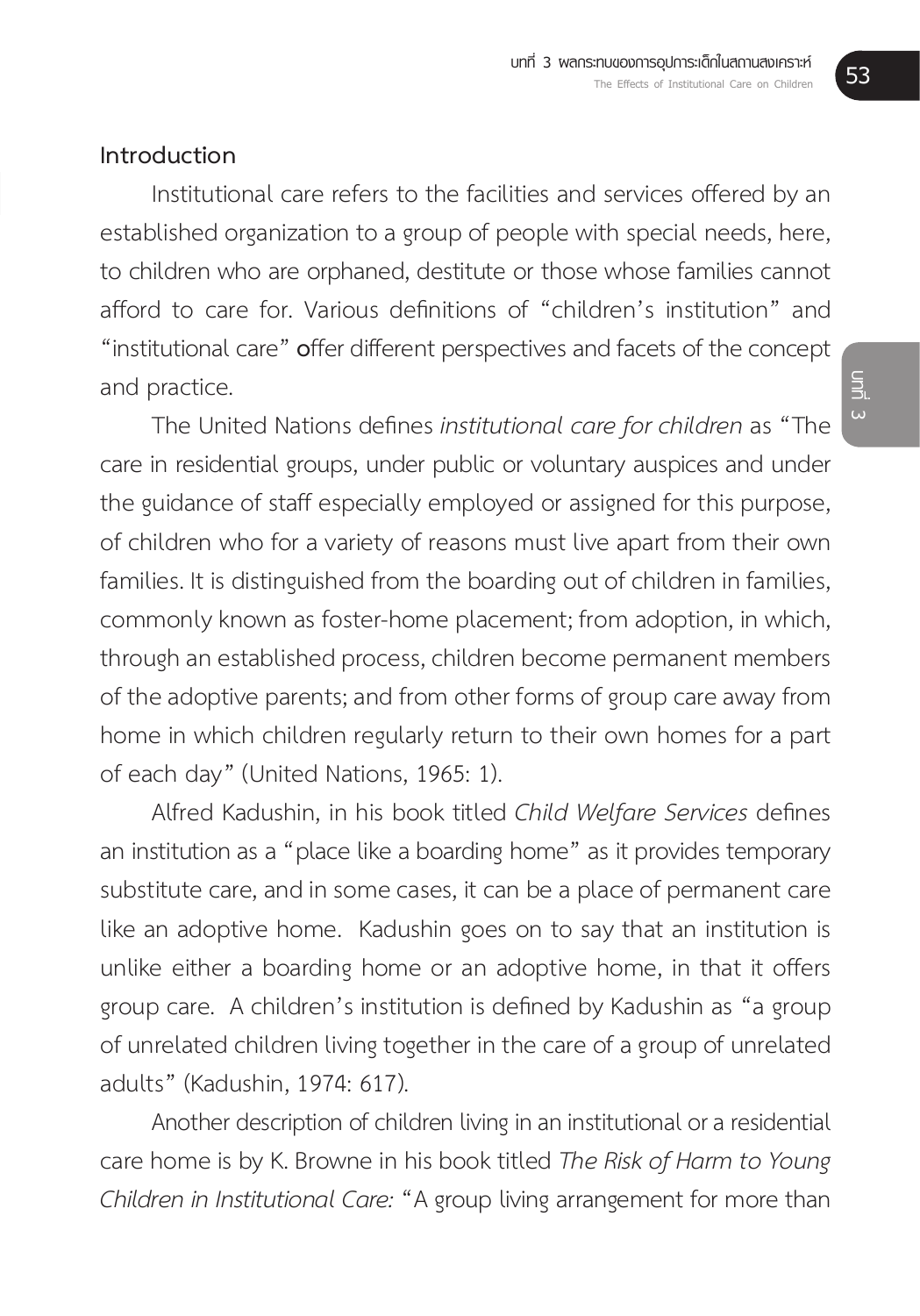ten children, without parents or surrogate parents, in which care is provided by a much smaller number of adult carers," who are often not adequately and properly trained to do their work well. Because institutional care has an "impersonal structure," young children in institutional care usually do not get warmth, affection, and attention from professional staff, who are emotionally detached from the children in their care (Browne, 2009:1).

**บทที่ 3**

According to the Child Protection Act of 2003, as translated by Mr.Pornchai Danvivathana, the Ministry of Foreign Affairs, and edited by Ms. Ramaimas Warjorvaara, under the commission of UNICEF Office for Thailand, Bangkok, March 2004 (http://www.refworld.org/pdfid/46b2 f91f2.pdf), the phrase "welfare centre" means a place providing care and development for over six children in need of assistance.

#### **The Effects of Institutionalization on Children**

According to various studies on the effects of institutionalization on children reviewed by Dozier et al. (2012), children in institutional care " have significant developmental deficits across every domain that has been examined" and their "social and interpersonal development is impaired, physical growth is retarded, and cognitive and language development is delayed". With regard to attachment, many studies have found that "the attachments of the majority of institutionalized children are incompletely developed or even absent", and that many of these children develop "disorganized attachments" and "indiscriminately sociable behavior," which is described as "children's lack of reticence with unfamiliar adults, willingness to approach and engage strangers, and failure to maintain proximity to attachment figures in unfamiliar settings". Their physical and cognitive development is also delayed. The longer they are institutionalized, the lower their cognitive ability (Dozier et al., 2012).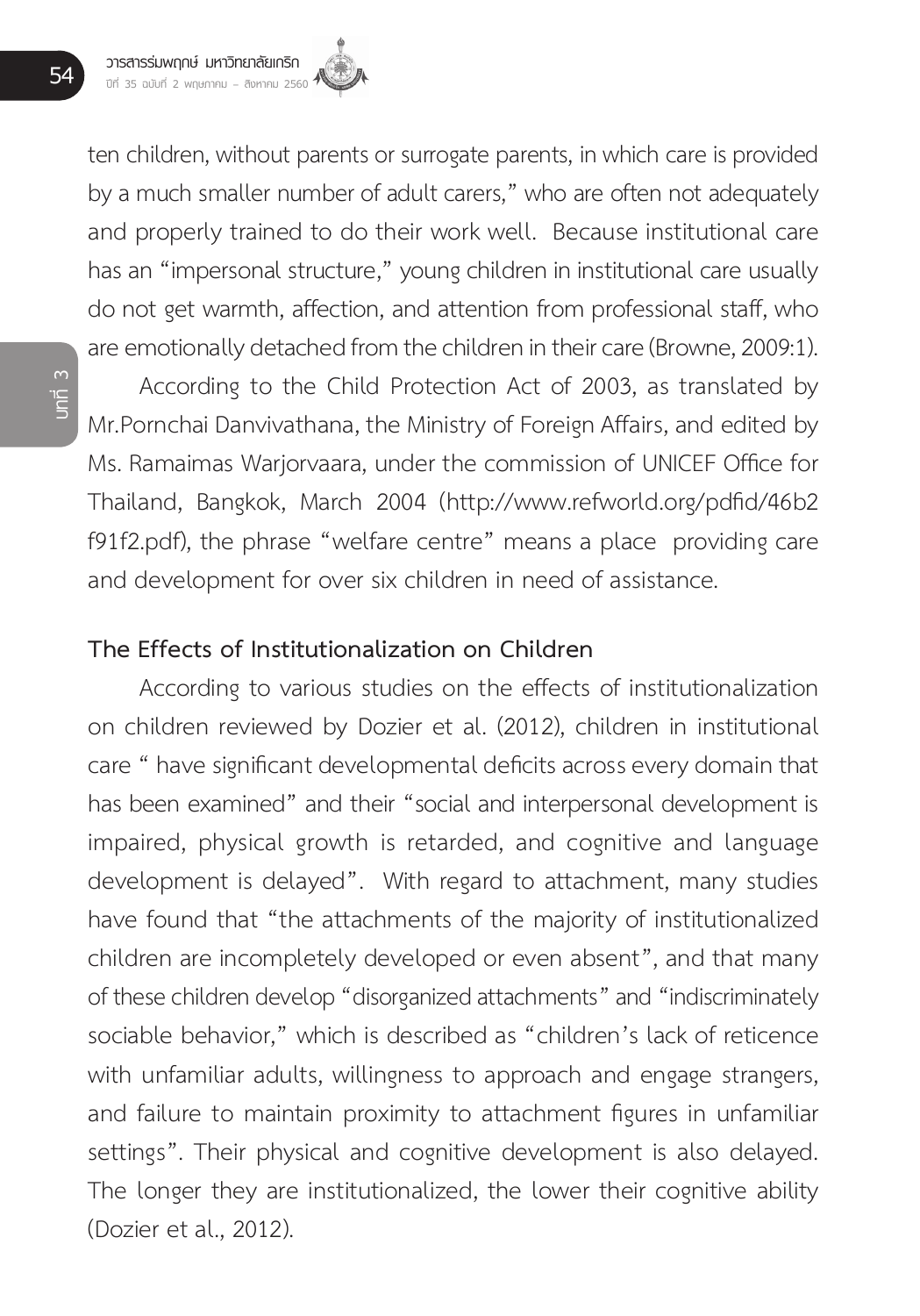Studies on children from orphanages pointed out that the children experience growth and developmental delays caused by a lack of stimulation, insufficient prenatal care and an inadequate diet. Psychological problems including depression, attachment disorder, post traumatic stress disorder, sensory integration disorder, increased impulsivity, behavioral problems and cognitive delays have also been reported among institutionalized and post-institutionalized children (http://www.nacac.org/policy/researchchart. html)

According to a panel discussion at the high-level conference on deinstitutionalization, 'Ending placement of children in institutions' - UNICEF Montenegro 2013*,* foster family care and adoption are two of the three main substitute care services available for children who, for one reason or another, cannot be cared for in their own homes temporarily or permanently. Institutional care is the last resort when existing child welfare services cannot serve the best interests of the child. Thus, this service is still needed due to reasons such as difficulties in the family situation, problems of parents or the child, or a lack of suitable resource in the community, which prevent the child from having the proper care or treatment she/he requires while living in her/his own home. Placing children under the age of three in institutions harms them as they suffer delay in early brain development, and their physical development is slower than of children who live within a family environment. Thus, there is a growing feeling that institutional care is considered the last resort for disadvantaged children. Based on various studies, this article aims to provide social workers and practitioners knowledge about the universal effects of institutional care on all aspects of children's physical, intellectual, cognitive, behavioral, social and emotional, psychological development and attachment disorder. This knowledge can be of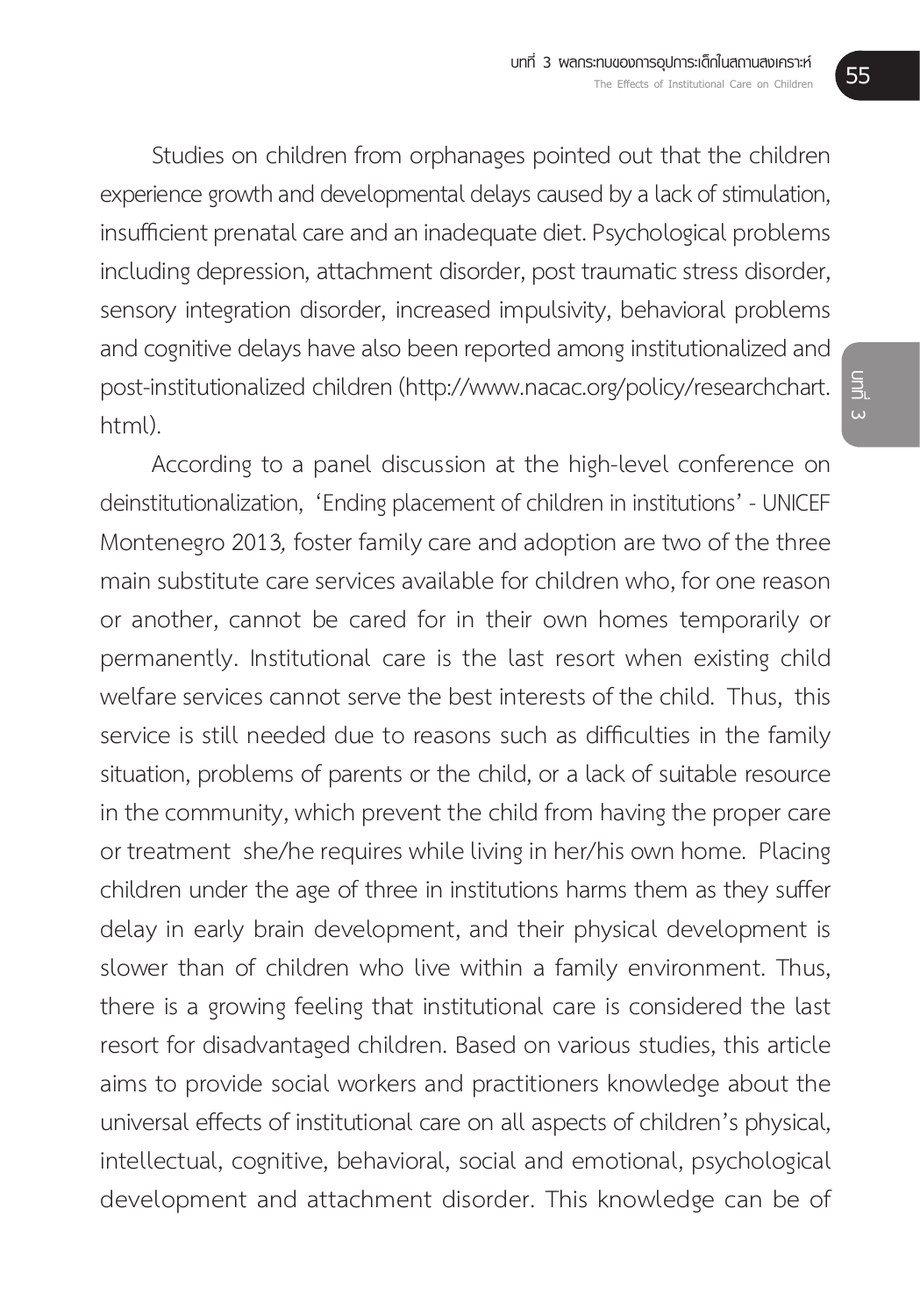

tremendous use to those involved in institutional care as they try to take care of vulnerable and disadvantaged children.

#### **The Effects of Institutional Care on Children's Physical Development**

**บทที่ 3**

Browne (2009), Carter (2005), and Mulheir and Browne (2007) revealed how institutionalization impacted children's physical development negatively. In *The Risk of Harm to Young Children in Institutional Care*, Kevin Browne (2009), professor of forensic psychology and child health, underscores the fact that many young children throughout the world who are currently in institutional care are "more likely to suffer from poor health, physical underdevelopment and deterioration in brain growth, developmental delay and emotional attachment disorders". In comparison with those living in a normal family, these institutionalized young children's "intellectual, social and behavioral abilities" will not be as fully developed as those of their counterparts (Browne, 2009:1). According to Carter (2005), Mulheir and Browne (2007), and Smyke et al. (2007), children in such institutional environments experience physical and mental development delays as a result of malnutrition, lack of stimulation and emotional comfort. They have learning disabilities, poor health and low immunity to diseases.

Citing Nelson et al. (2007), Browne maintains that young children under four years in institutional care do not receive the necessary attention and care from caregivers because of unfavourable conditions – "overcrowded, clinical environments with highly regimented routines, unfavourable caregiver to child ratios, and unresponsive staff who see their roles more related to nursing and physical care than to psychological care". Browne refers to Maclean's study (2003) to reiterate that children in controlled environments tend to stare at the walls and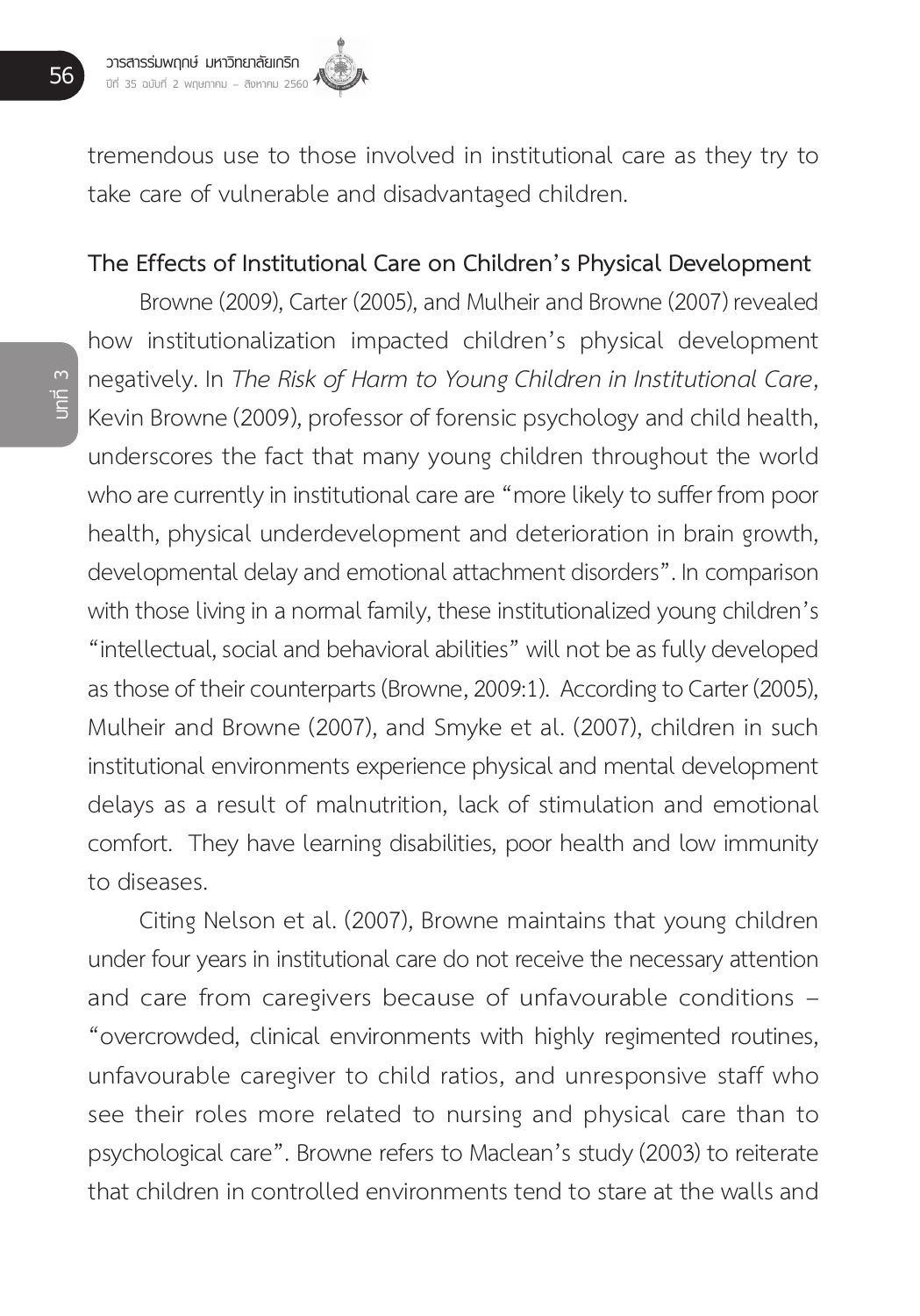are deprived of normal activities. Being in such restricted environments can negatively affect their physical development and motor skills.

#### **The Effects of Institutional Care on Children's Intellectual Development**

Dozier et al. reiterate the fact that many children, the world over, have been abandoned, maltreated and orphaned; as a result, institutional care has become their refuge. They believe that institutional care "is structurally and psychologically at odds with what young children need" and that it "does indeed have pernicious effects on the development of children" because of which "we should work to develop alternatives for orphaned and abandoned children"( Dozier et al., 2012). Therefore, they recommend "foster care, adoption, or keeping families intact as preferable alternatives". Even though they are fully aware of the shortcomings of foster care, they still believe that foster care has "greater potential for reducing developmental harm than institutional care, especially for the youngest children and most vulnerable children".

Dozier et al. (2012) consider Bowlby's attachment theory crucial to their understanding of developmental issues regarding young children. According to Bowlby, in order to survive, infants of any species need to "form attachments to primary caregivers", who are normally their parents. Their primary caregivers help them develop "regulatory capabilities". They learn to form "selective attachments to primary attachment figures" and to develop "the abilities to regulate physiology, attention, and behavior". Institutionalized children, are not likely to "develop clear, classifiable attachments to their parents and age-appropriate behavioral and physiological regulation".

According to various studies on the effects of institutionalization on children reviewed by Dozier et al. (2012), children in institutional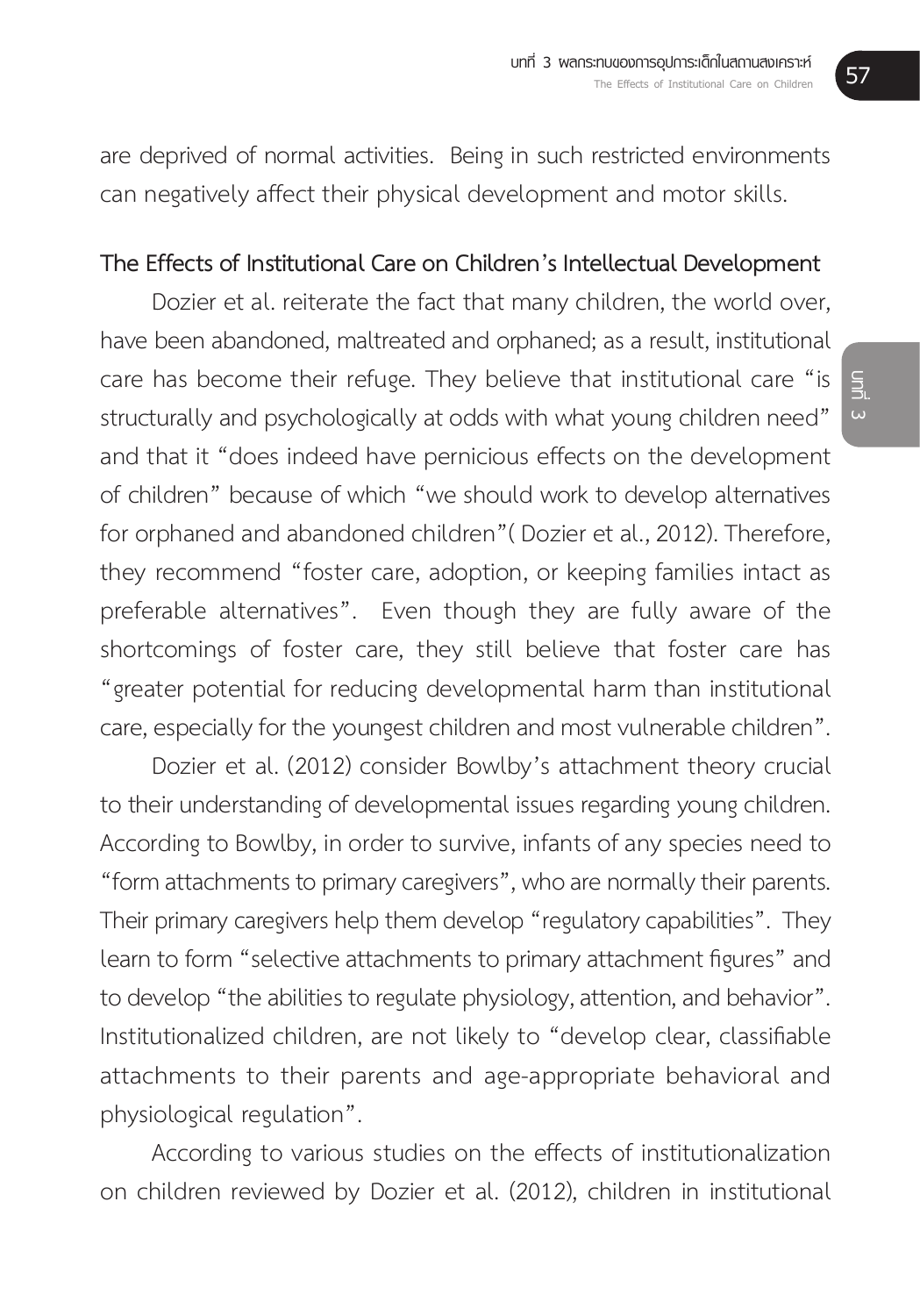care " have significant developmental deficits across every domain that has been examined" and their "social and interpersonal development is impaired, physical growth is retarded, and cognitive and language development is delayed". Their physical and cognitive development is definitely delayed. The longer they are institutionalized, the lower their cognitive ability.

## **The Effects of Institutional Care on Children's Cognitive Development**

To understand the effects on children's cognitive development, we first need to look at Jean Piaget's Theory of Cognitive Development. In "Piaget on Childhood," written in celebration of Jean Piaget's 100<sup>th</sup> anniversary of his birth, Robert Siegler and Shari Ellis (1996) stress the significance of Swiss psychologist Jean Piaget's contributions: "Piaget's ideas remain central to current understanding of development during childhood". In 1970 Piaget proposed four stages of development and posited that the quality and quantity of "knowledge and understanding" differ.

The following table included in Feldman's *Understanding Psychology* (1996) contains the four stages and their characteristics.

| Stage                | Approximate<br>Age Range | Major Characteristics                                                                                                  |
|----------------------|--------------------------|------------------------------------------------------------------------------------------------------------------------|
| Sensorimotor         | Birth -2 years           | Development of object permanence,<br>development of motor skills, little or<br>no capacity for symbolic representation |
| Preoperational       | 2-7 years                | Development of language and symbolic<br>thinking, egocentric thinking                                                  |
| Concrete operational | 7-12 years               | Development of conservation, mastery<br>of concept of reversibility                                                    |
| Formal operational   | 12-adulthood             | Development of logical and abstract<br>thinking                                                                        |

**บทที่ 3**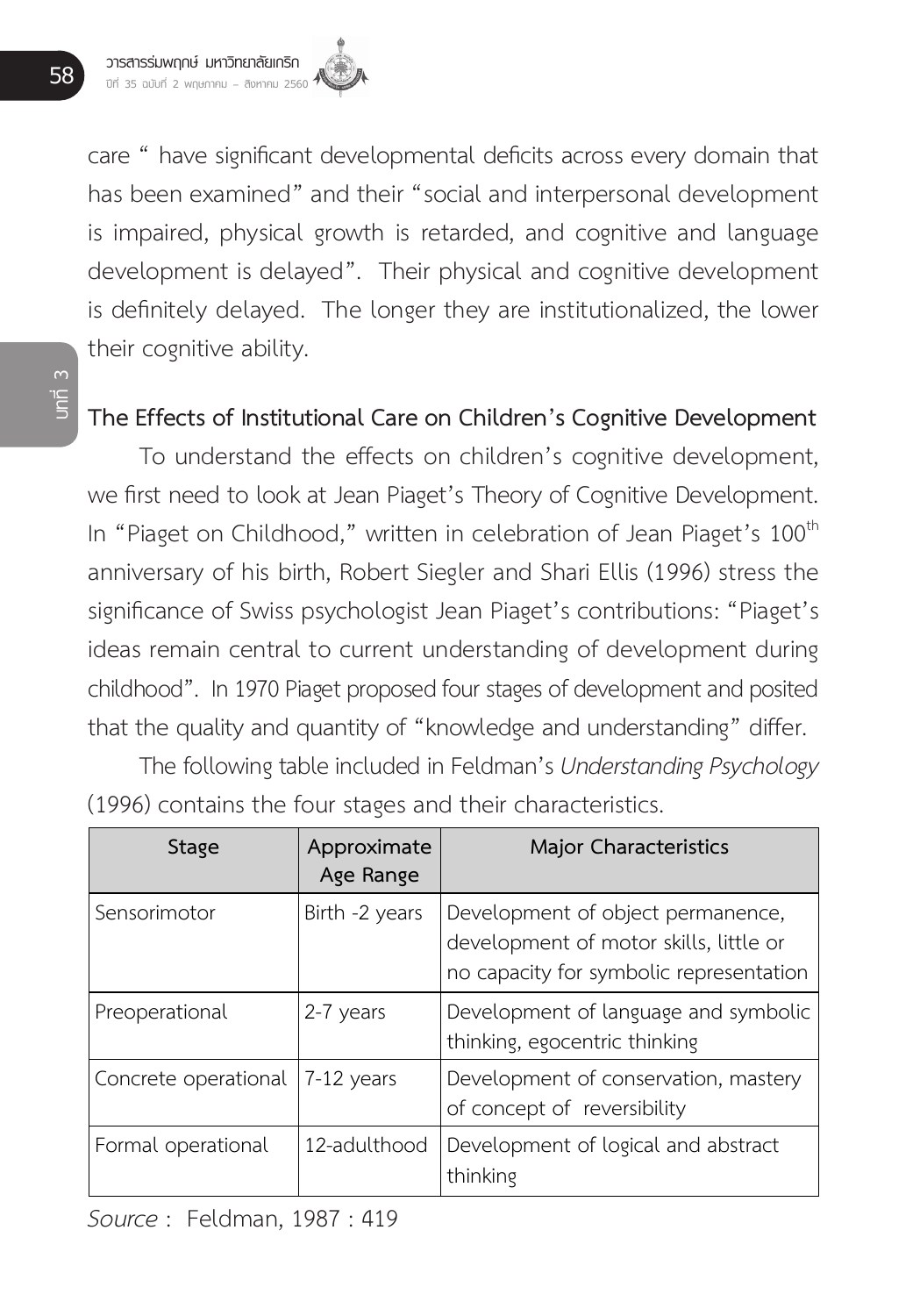In the first stage, the sensorimotor stage, children are not yet cognizant of what surrounds them. They lack what Piaget calls "object permanence," which is "the awareness that objects and people continue to exist even if they are out of sight". During the ages of two to seven, or the preoperational stage, children begin to use language to describe "people, events, and feelings". They even become preoccupied with their own worldview. According to Piaget, children are absorbed in their "egocentric thought". To them, everyone else shares their perspective. Children at this stage cannot understand "the principle of conservation, which is the knowledge that quantity is unrelated to the arrangement and physical appearance of objects". In other words, they "do not know that the amount, volume, or length of an object does not change when its shape or configuration is changed". Between the ages of seven and twelve, during the concrete operational stage, their logical thinking in terms of "concrete, physical reality of the world" begins to develop. Their ability to think in "abstract, logical, and formal" terms does not begin until they reach the formal operational stage during the 12-adulthood period. At this stage, individuals are able to deal with problems "systematically".

Institutionalized children's cognitive development as described by Jean Piaget is disrupted: The negative effect of institutional care on the "development of the mind" has been elaborated upon by a number of studies. Beckett et al. (2006), Johnson et al. (2006), and Smyke et al. (2007) studied the effects of institutional care on children's cognitive development. According to Beckett et al. (2006), "Children who had been institutionalized for more than 6 months showed lower cognitive functioning than children who had been institutionalized less than 6 months". Johnson et al. discovered that children in institutional care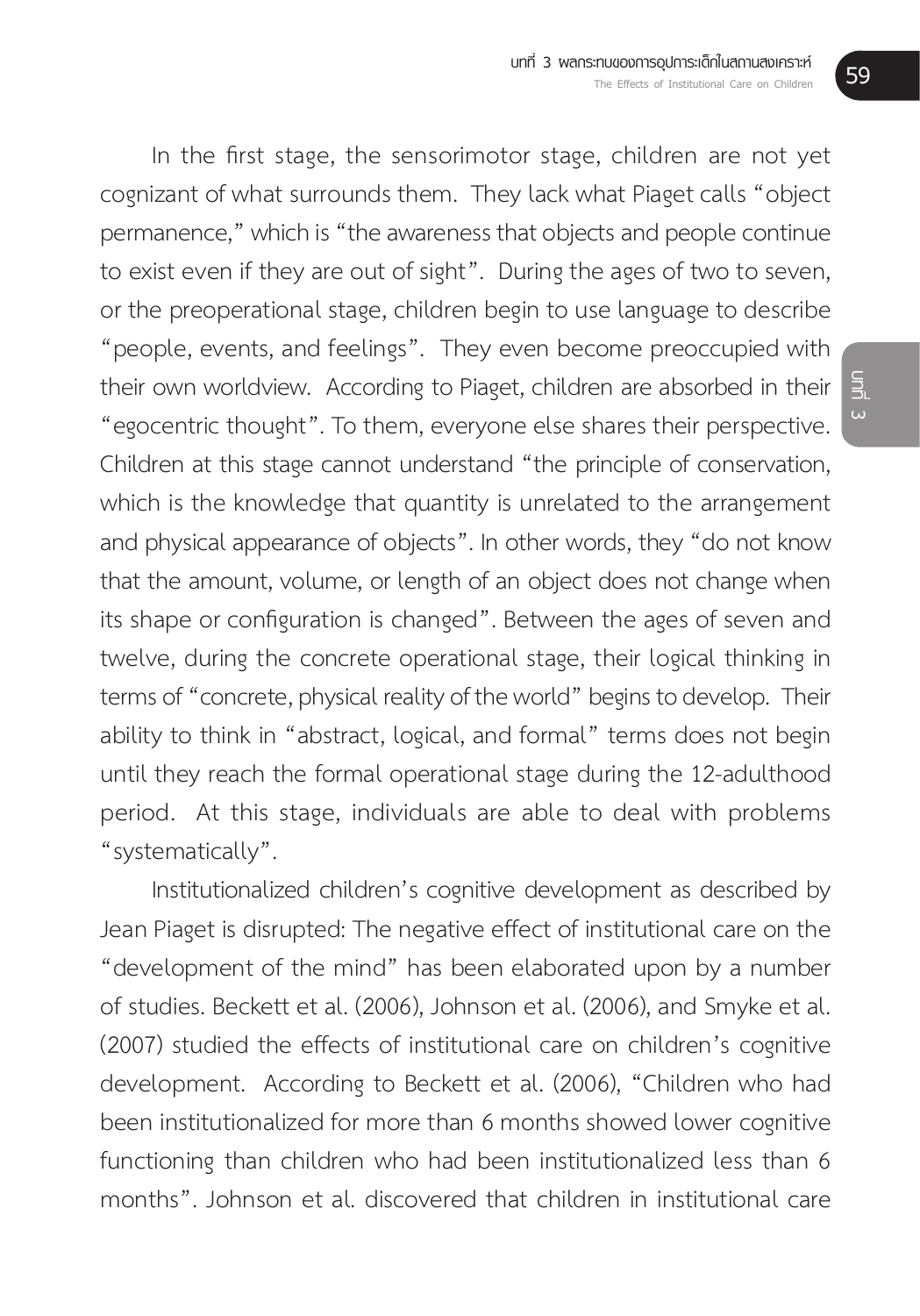had "poor cognitive performance and lower IO scores" than those raised in family-based care. Children in institutional care are affected not only cognitively, linguistically, and physically but also neurologically.

Smyke et al. studied the caregiving context in institution-reared and family-reared infants and toddlers in Romania. They maintained, "Children raised in institutions demonstrated marked delays in cognitive development, poorer physical growth, and marked deficits in competence. Individual differences in caregiving environment were associated with cognitive development, competence, and negative behavior among these young children being reared in institutions." (Smyke et al. , 2007).

#### **The Effects of Institutional Care on Children's Behavioral Development**

To help us understand institutionalized children's Behavioral Development, we should examine Lawrence Kohlberg's Theory of Moral Development to learn how children develop their socializing skills. In Moral Development: A Review of the Theory, Lawrence Kohlberg and his co-author Richard H. Hersh (1977) describe the three levels and six stages of the Kohlberg's theory of moral development. The terms used by Kohlberg to identify the three levels are the preconventional level, the conventional level, and the postconventional, autonomous, or principled level. At the first level, the preconventional level, children, recognizing the rules and being able to distinguish between good and bad and between right and wrong, tend to respond to such rules and labels in terms of reward and punishment. The two stages at this level are the "punishment-and-obedience orientation," when children obey the rules in order to avoid punishment, and the "instrumental-relativist orientation," when children follow the rules because of the benefits they can gain, not because of their sense of "loyalty, gratitude, or justice".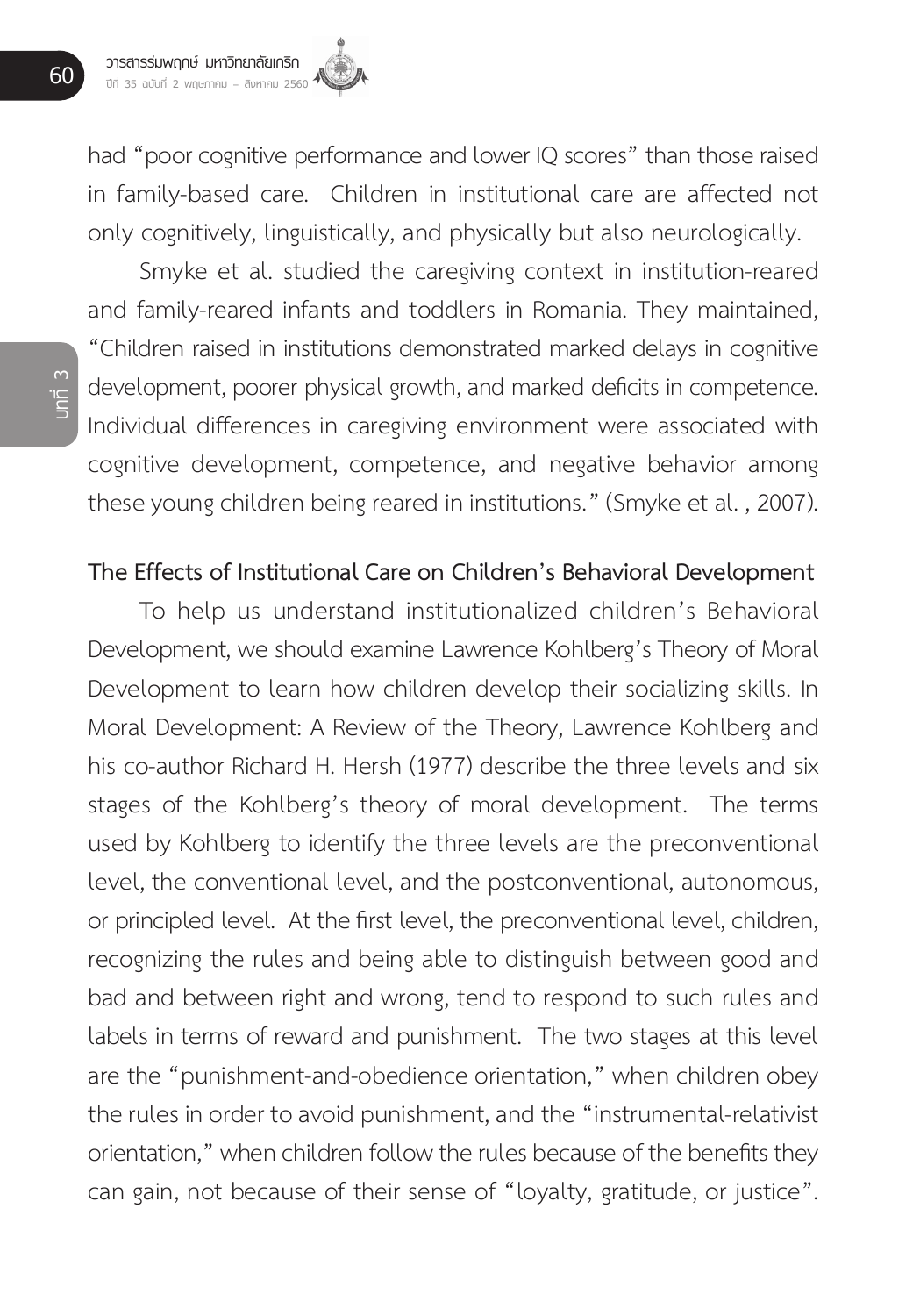At the second level, or the conventional level, individuals consider others' expectations and wish to be accepted as members of society. The first stage of this level is the "interpersonal concordance or 'good boy-nice girl' orientation". At this stage, individuals do what others expect of them because they desire to be approved by others. At the second stage, or the 'law and order' orientation, individuals observe and follow society's rules strictly; they behave properly by "doing [their] duty, showing respect for authority, and maintaining the given social order for its own sake". At the final level, or the postconventional, autonomous or principled level, individuals try to define their own sense of morality that goes beyond what society has established. The first stage of this level is called the "social-contract, legalistic orientation". Individuals at this stage regard what is right in terms of "general individual rights and standards which have been critically examined and agreed upon by the whole society". In addition, they also consider "the right [as] a matter of personal 'values' and 'opinions'", and they feel that laws can change to benefit society as a whole. The second stage of this level is the "universal-ethical-principle orientation". At this stage, individuals view what is right as "defined by the decision of conscience in accord with self-chosen ethical principles appealing to logical comprehensiveness, universality, and consistency". In short, these principles are universal.

Institutionalized children seemed to exhibit "a much increased level of emotional/behavioral disturbance". Roy et al. (2004) explored "the extent to which this [emotional/behavioral disturbance] derives from genetic risk, adverse experiences before receiving substitute care, or from risks associated with substitute care experiences". After examining the data, Roy et al. point out that "to a very considerable extent, the high level of hyperactivity/inattention found in so many children being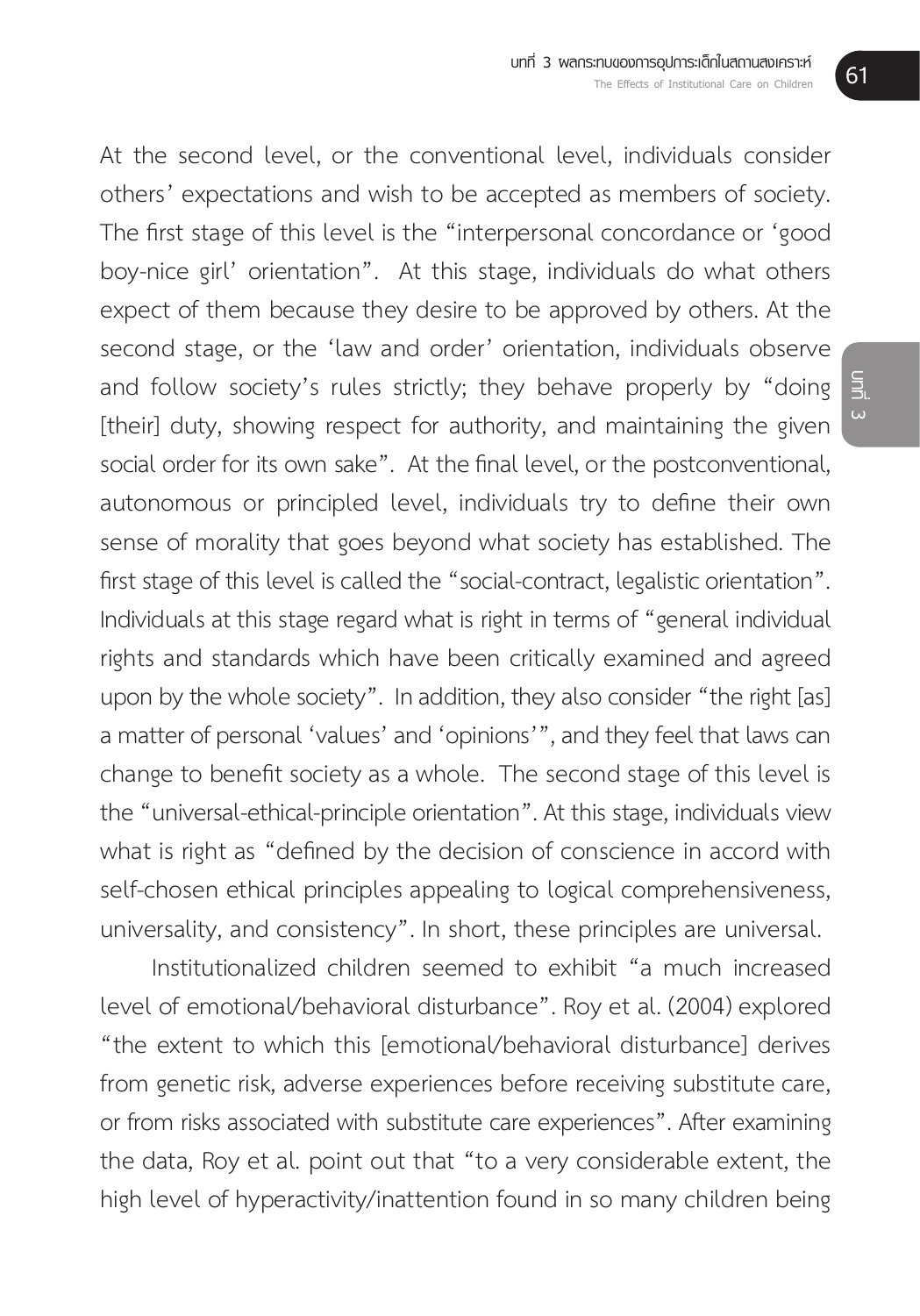

reared in institutions is likely to be a function of the pattern of rearing rather than their biological background or experiences in early infancy". These institutionalized children were more vulnerable to hyperactivity/ inattention than children in foster care or in biological families.

In 1978, Tizard et al. conducted a study on "The effect of early institutional rearing on the development of eight-year-old children". The study suggested that a policy of allowing parents to leave their children in institutions for a number of years may not be in the best interests of the child. It seemed likely that the common difficulties of many of the restored [reunified] and adopted children were due to their institutional experiences, perhaps in interaction with genetic or biological factors. Ex-institutional children in this study had problems of a particular kind in school more often than children adopted in infancy, and an explanation simply in terms of the effects of maternal stress before and after the child's birth did not seem adequate. Significant differences were found between institutionalized/previously institutionalized children and their non-institutionalized counterparts on total problem behaviors and anti-social scores. Deviations included restless behavior, poor peer relations, disciplinary problems and disruptive attention-seeking behavior.

# **The Effects of Institutional Care on Children's Social and Emotional Development**

Erik Erikson's Theory of Stages of Psychosocial Development sheds a brighter light on how institutionalized children's social and emotional Development is negatively affected. In 'Understanding the Youth Development Model', the US Department of Education, describes youth development as "the stages that all children go through to acquire the attitudes, competencies, values, and social skills they need to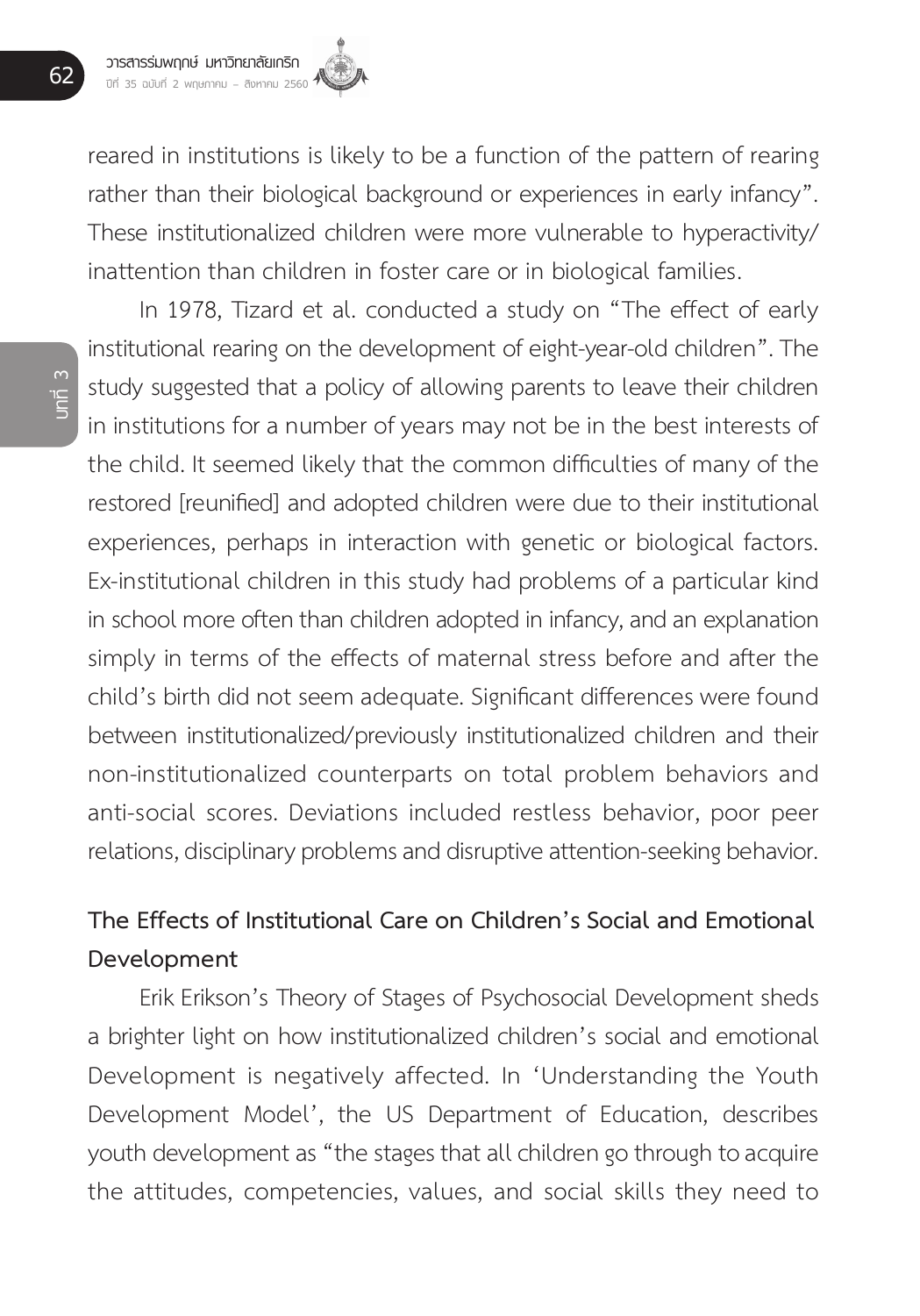become successful adults". A renowned psychologist Eric Erikson (1902-1994) identified the eight stages of development that all children must go through - trust, which he linked to positive emotional relationship with caring adults, a strong sense of self-sufficiency, ability to exercise initiative, confidence in one's ability to master skills and navigate one's world, a well-formed sense of personal identity, a desire to be productive and contributing for future generations, the ability to experience true intimacy and a strong sense of personal integrity.

In his book titled *Understanding Psychology*, Robert S. Feldman explains that "each of Erikson's eight stages is represented as a pairing of the most positive and most negative aspects of the crisis of the period". The first stage called "the trust-versus-mistrust stage" covers the birth to one and a half years period, when infants learn to build their trust if their physical and psychological needs are fulfilled and their "interactions with the world are generally positive". The second stage, or "the autonomyversus-shame-and doubt stage," is when children between one and a half and three years learn independence; therefore, they should be encouraged to explore freely. At this point, parents or caregivers must exert the right amount of control. If there is too much control, the children will not be able to develop their own sense of control. From three to six years, children go through "the initiative-versus-guilt stage," and at this stage they want to initiate activities on their own even though they feel a sense of guilt that "comes from unwanted and unexpected consequences of such activities". The fourth stage, or "the industry-versus-inferiority stage," covers children aged six to twelve years. At this point, a positive outcome of their development can be seen in their competency in social and academic areas. Erickson identifies the fifth stage experienced by adolescents as "the identity-versus-role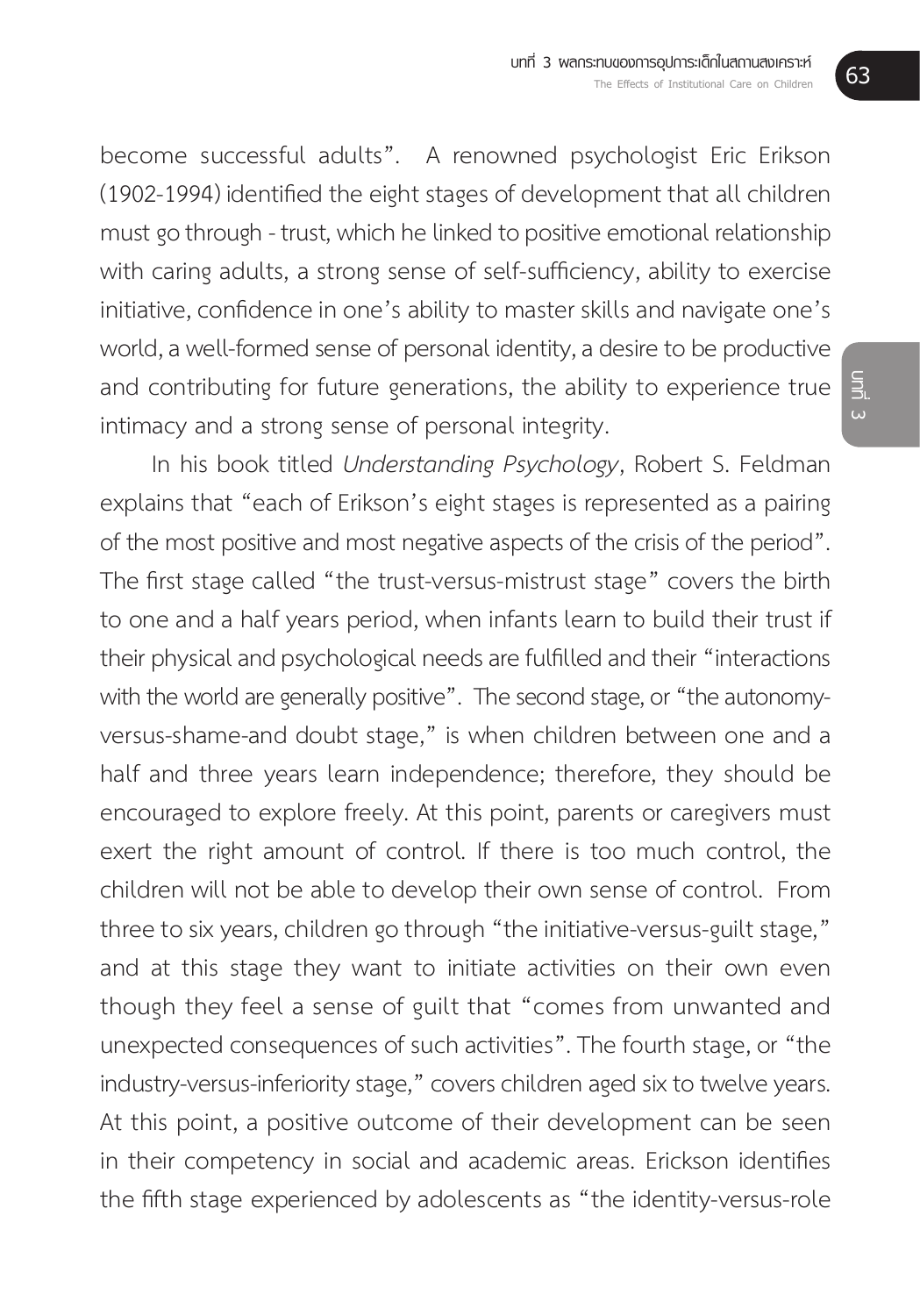

confusion stage". During this period, adolescents try to find out who they are, what their strengths are and what their roles are. In short, they try to discover their own identity. Their peers become more influential. The fifth stage, according to Erickson, is "a pivotal point in psychosocial development, paving the way for continued growth". As they enter adulthood, which extends from ages eighteen to thirty, they have to deal with a sense of isolation and intimacy characteristic of the sixth stage, or "the intimacy-isolation stage". The next stage is called "the generativity-versus-stagnation stage". At this point individuals want to make contributions to their "family, community, work, and society as a whole". The positive outcome leads to their feelings of pride and satisfaction with their lives. The final stage, or "the ego-integrity-versusdespair stage," is characterized by" a sense of accomplishment" without any regrets.

In their article titled 'Personality Development from Adolescence to Emerging Adulthood: Linking Trajectories of Ego Development to the Family Context and Identity Formation' Moin Syed and Inge Seiffge-Krenke (2013) reiterate Erik Erikson's definition of identity as "an internal sense of continuity and coherence across time and life domains". They summarize James E. Marcia's two key elements in youth's identity development, "exploration and commitment". As youth go through the process of exploration, they consider a variety of identity choices. When they decide to adopt a certain identity, their status is known as the "*achieved*" status. Those who have explored their identities but have not committed are known to be in the "*moratorium*" status. Those who make a commitment without going through an exploration process are called "*foreclosed*" while those who are "neither exploring their identities nor committed to an identity are *diffused*".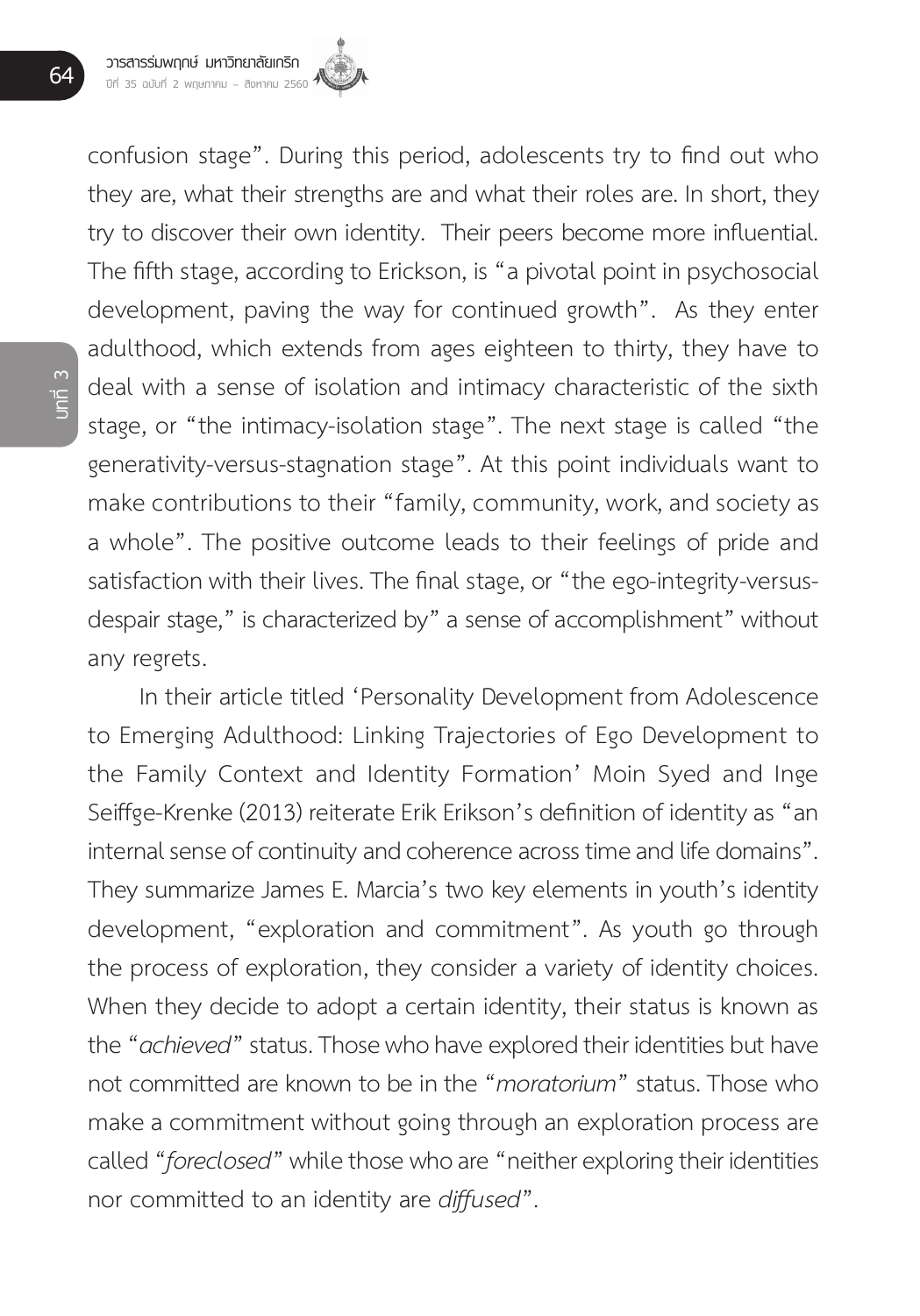Browne (2009) and Quinton et al. (1984) studied the social and emotional impact on children in institutional care. According to Browne (2009), an institutional care or residential care home for children as "a group living arrangement for more than ten children, without parents or surrogate parents, in which care is provided by a much smaller number of adult carers," who are often not adequately trained to do their work well . Because institutional care has an "impersonal structure," young children in institutional care usually do not get warmth, affection and attention from professional staff, who are emotionally detached from the children in their care. Browne cites the studies done by Balbernie (2001), Schore (2001a, 2001b) which revealed that children under three years of age who are in institutional care may suffer long-lasting effects on their brain development which consequently impact their "social and emotional behavior".

Quinton et al. (1984) conducted a study titled 'Institutional rearing, parenting difficulties and marital support'. The study found that institutionally-reared women showed a markedly increased rate of poor psychosocial functioning and of severe parenting difficulties in adult life. While 25 per cent of the institutionalized women developed personality disorders, none of the [non-institutionalized] women exhibited personality disorders. In addition, institutionalized women were predisposed to lives of poverty more than the non-institutionalized women.

## **The Effects of Institutional Care on Children's Psychological Development**

Children in institutional care are likely to develop psychological problems. According to Freud, our personality is complex. It has three related aspects: "the id, the ego, and the superego". Operating in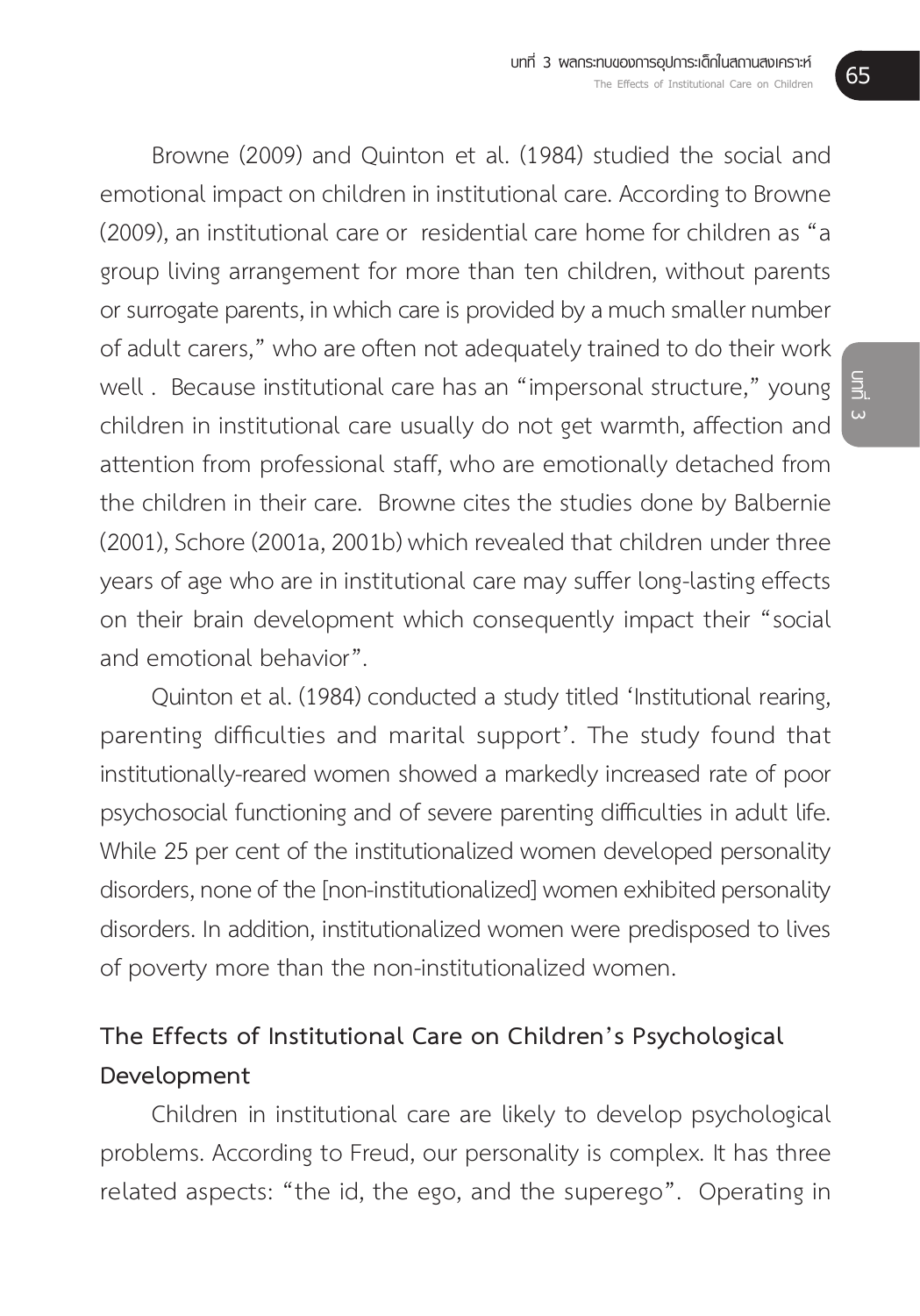

accordance with the "pleasure principle," the id, present from birth, is "to reduce tension created by primitive drives related to hunger, sex, aggression, and irrational impulses" and to increase a sense of "satisfaction"/ happiness. Libido, or "psychic energy," is what propels/fuels the drives. To negotiate between the "realities of the objective, outside world," Freud identified the second aspect of our personality: the ego. The ego is capable of dealing with the world in a realistic manner while the id tends towards pleasure. Feldman explains that the ego "makes decisions, controls actions, and allows thinking and problem solving of a higher order than that the id can achieve". The superego, composed of "the conscience" and "the ego-ideal," is that part of our personality which allows us to make a distinction between right and wrong. As children learn about rights and wrongs from their parents, teachers and others around them, they infuse these lessons into their own sense of society's moral standards and principles. The two parts of the superego help us behave properly in society because we are restrained from doing something morally wrong by the conscience while we are encouraged to do good things by the ego-ideal. Since the three aspects of our personality do interact, "the ego, then, must compromise between the demands of the superego and the id, thereby enabling a person to resist some of the gratification sought by the id while at the same time keeping the moralistic superego in check so that it does not prevent the person from obtaining any gratification at all". Feldman points out that Freud also gave us a theory of personality development which describes each stage in terms of a biological function. He notes that, according to Freud, individuals develop defense mechanisms or ways to cope with anxieties and problems in order to protect themselves. They resort to repression by ignoring the problem, regression by busing infantile

**บทที่ 3**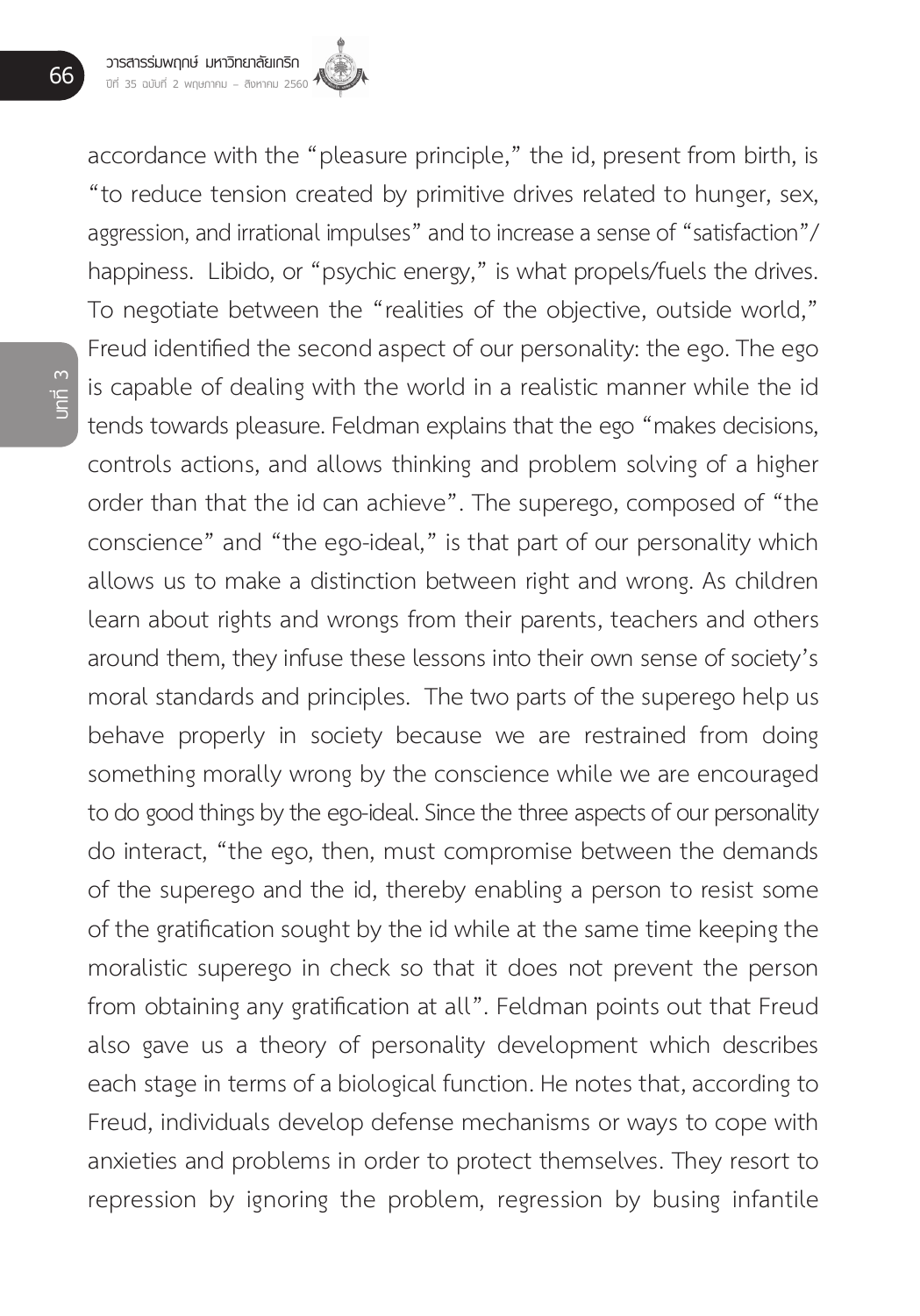behavior to deflect problems, displacement by taking out frustrations on someone less powerful, rationalization by explaining what occurs away to protect one's self-esteem, denial by refusing to accept what happens, projection by "attributing unwanted impulses and feelings to someone else," and sublimation by turning "unwanted impulses into socially approved thoughts, feelings, or behaviors".

In their article titled 'Psychiatric symptoms of adolescents reared in an orphanage in Ankara', Nuray Kanbur, Zeynep Tuzun, Orhan Derman (2011) discuss their study on psychiatric symptoms in two groups of male adolescents. The researchers used "Brief Symptom Inventory" to measure the subjects' psychiatric symptoms—"anxiety, depression, negative self, somatization, and hostility". The data revealed that adolescents in an orphanage had more "internalized problems" than those raised in normal family environments.

#### **The Effects of Institutional Care on Attachment Disorder**

An attachment disorder is another detrimental impact of institutionalization on children. Browne cites John Bowlby's theory of attachment (1969), which emphasizes the tie between a mother and her child and the negative effects of institutional care on children's developmental process. With regard to attachment, many studies have found that "the attachments of the majority of institutionalized children are incompletely developed or even absent, and many of these children develop "disorganized attachments" and "indiscriminately sociable behavior," which is described as "children's lack of reticence with unfamiliar adults, willingness to approach and engage strangers, and failure to maintain proximity to attachment figures in unfamiliar settings". Some institutionalized children experience attachment disorder compared to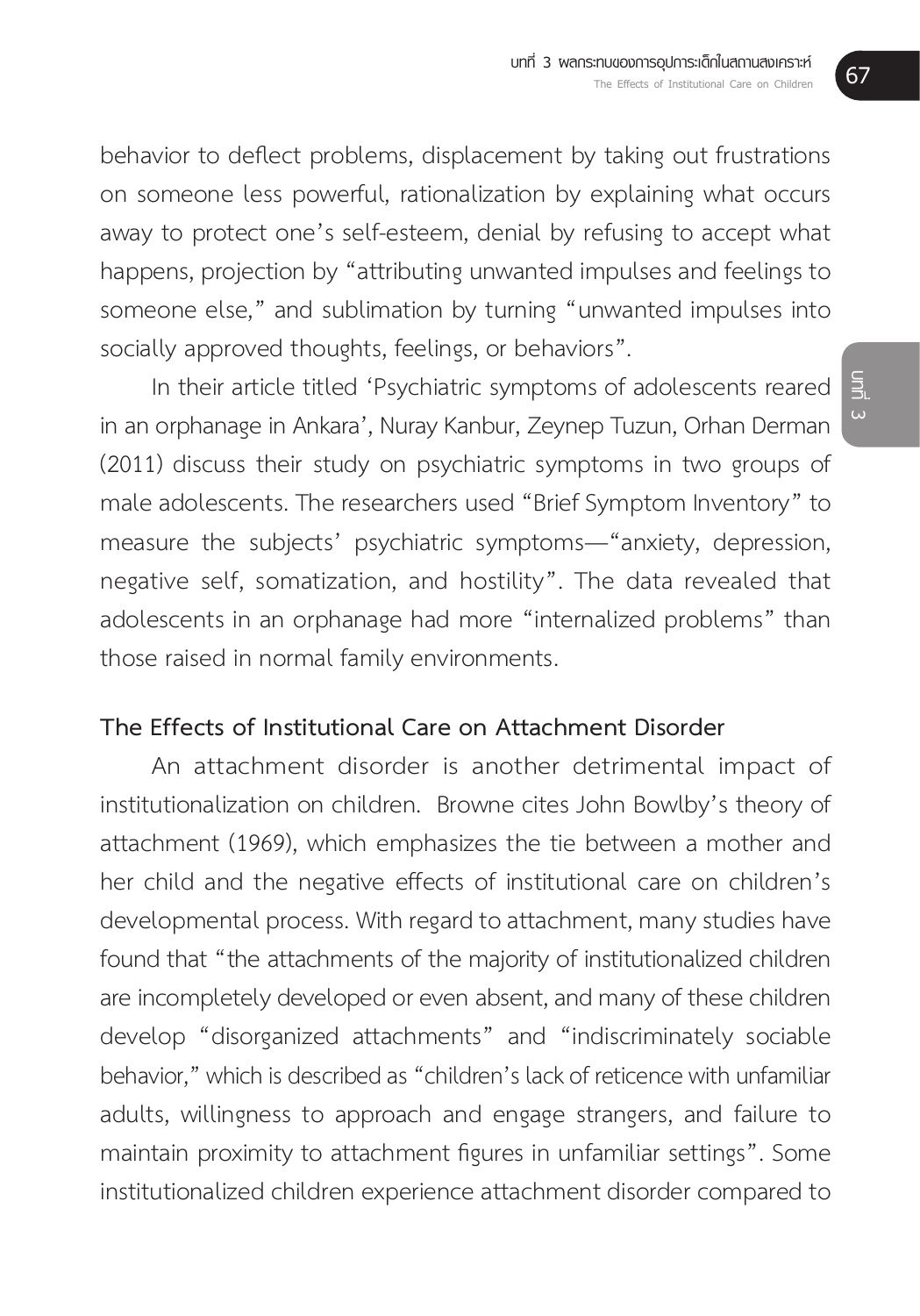

those raised in a normal family environment or those "admitted to institutional care after the age of two years" according to Wolkind (1974) and Rutter et al. (2007) cited by Browne. Browne also refers to the discovery found by the studies done by O'Connor et al. in 1999 and 2000: "The presence of attachment disorder is more common in children who have spent more of their infancy in institutional care".

As suggested in the aforementioned studies, institutional care affects children's intellectual, emotional, cognitive, and behavioral development negatively. The studies show that children in institutional care also suffer from attachment disorder, depression, low self-esteem, low confidence, anxiety, hyperactivity, inattention, emotional and social behavioral disorders.

The following theories offer social workers and agencies responsible for children and young people in institutional care a basic understanding of the challenges faced by the children and young people in their care. With that understanding they can find ways to provide the children and young people with proper care that enhances their cognitive, psychological, moral, and social development processes.

#### **Youth's Psychological Engagement and Motivation Theories**

Being involved in productive activities can help young people develop a positive behavioral pattern. To get young people engaged in various activities is a challenge. In 'How Youth Get Engaged: Grounded-Theory Research on Motivational Development in Organized Youth Programs', Nikki Pearce Dawes and Reed Larson (2011) draw on various theories as they discuss the issue of youth's psychological engagement and motivation. The first theory referred to is a "flow theory" developed by M. Csikszentmihalyi, K. Rathunde, and S. Whalen (1993) in *Talented*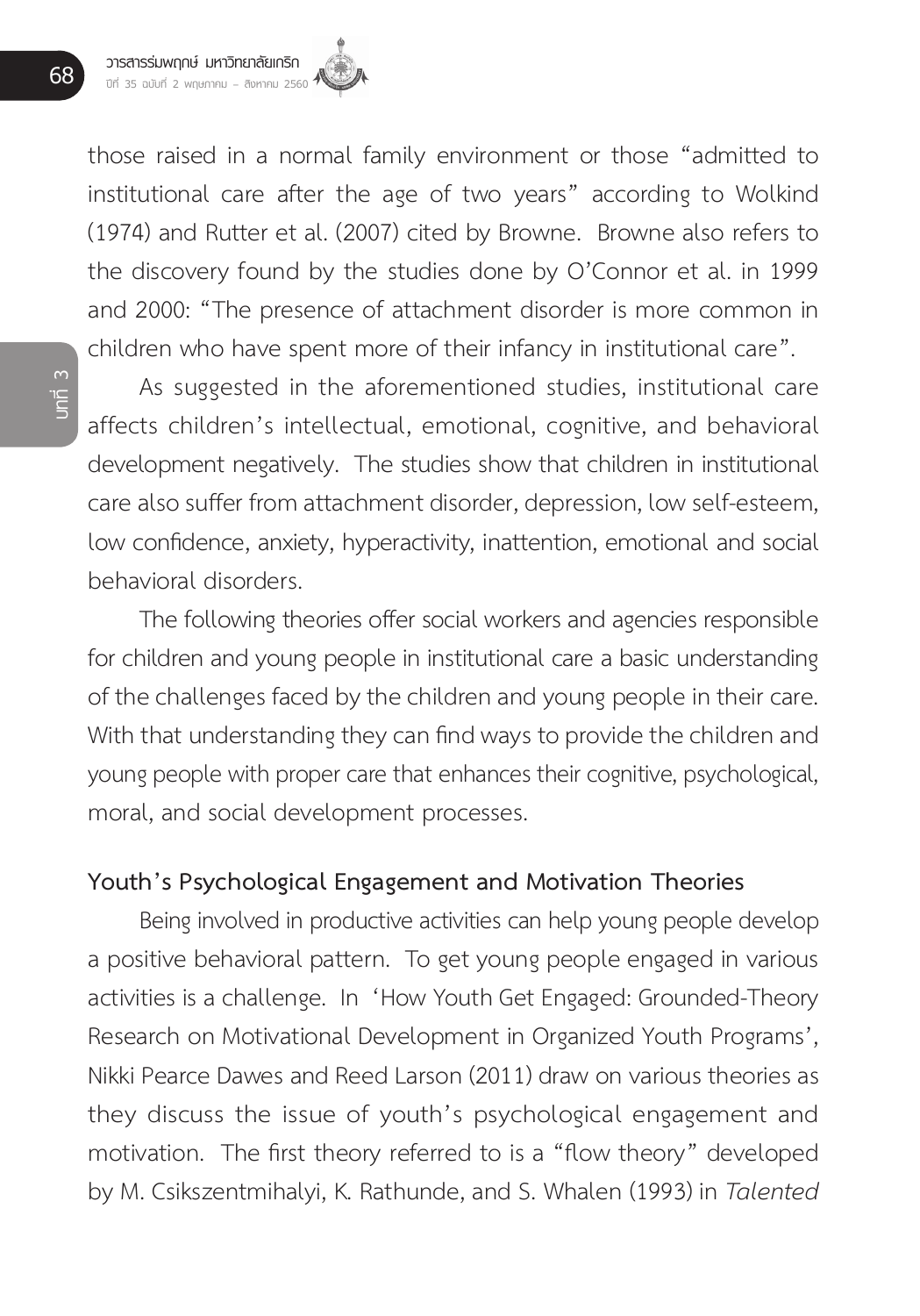*Teenagers: The roots of success and failure* "suggests that deep engagement (the subjective state of flow) occurs when a person experience(s) the challenges in the activity as matched to his or her skills". Suzanne Hidi and K. Ann Renninger (2006) maintain that youth become interested and engaged in activities when those activities are personally meaningful to them. If an individual does not have any stake in an activity, he or she is not likely to develop a sustained engagement, as suggested by Ryan and Deci (2000) in their article titled 'Self-determination theory and the facilitation of intrinsic motivation, social development, and well-being'. Dawes and Larson reaffirm the significance of youth's psychological involvement in activities when they see how the activities can help them develop "a sense of personal competence," and how they can connect with a purpose that goes beyond the self. Nickki J. Pearce and Reed W. Larson (2006), in their article, 'How Teens Become Engaged in Youth Development Programs : The Process of Motivational Change in a Civic Activism Organization' also find motivational and interest theories very useful as they address the issue of youth's engagement.

Young people can succeed with the support of caring adults and peers. Peter C. Scales, Peter L. Benson, and March Mannes (2006), in their article titled, 'The Contribution to Adolescent Well-Being Made by Nonfamily Adults: An Examination of Developmental Assets as Contexts and Processes', found that assets are factors that are beneficial to successful youth development. The more assets youth "experience," the more they can flourish. The forty assets identified by Search Institute are organized "'external' assets," which include "Support, Empowerment, Boundaries and Expectations, and Constructive Use of Time," and "internal' assets," which include "Commitment to Learning, Positive Values, Social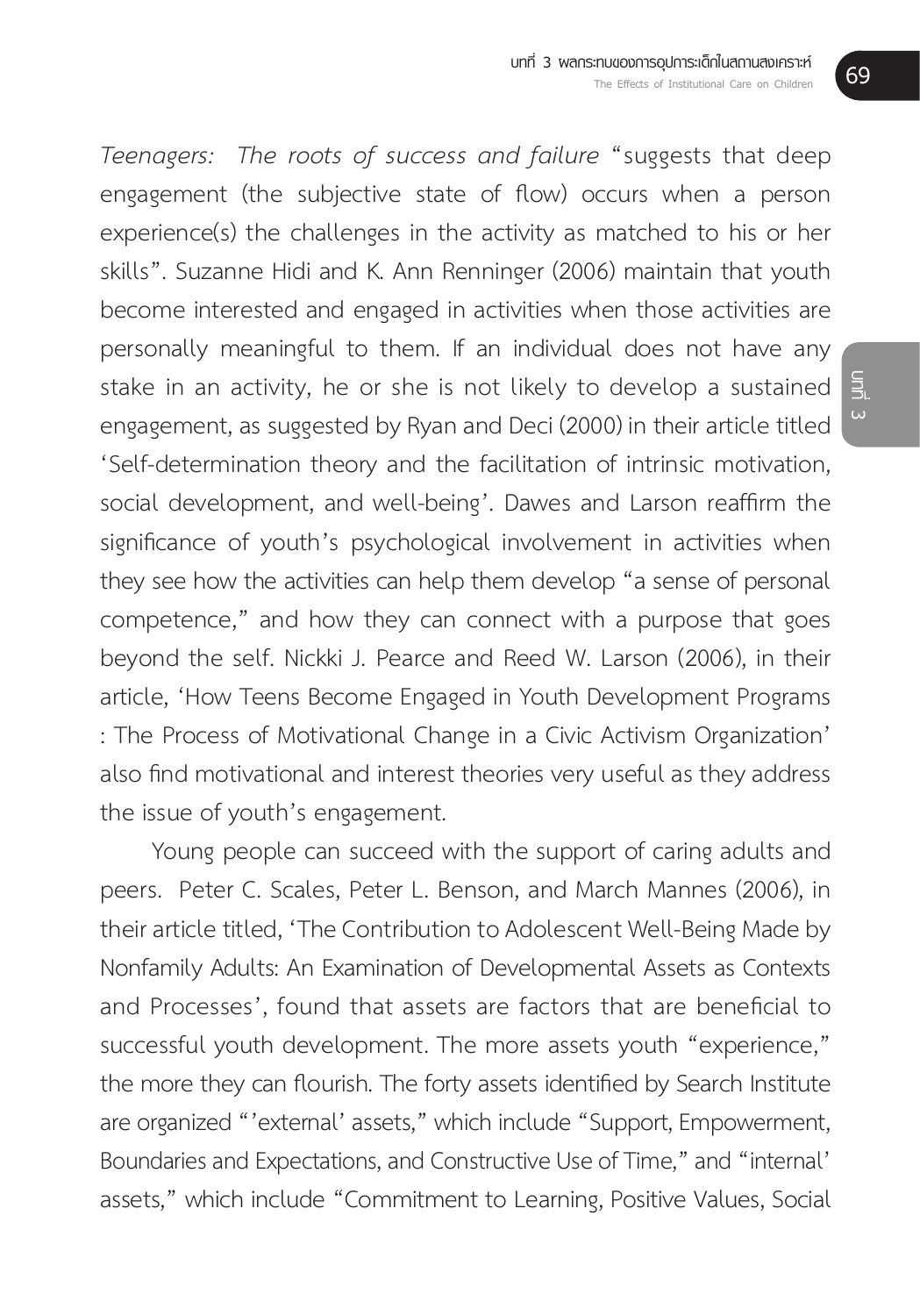Competencies, and Positive Identity". The internal assets are values and skills young people develop themselves as a result of their relationship with adults and peers who provide them with the external assets. Nonfamily adults who are caring can afford to give young people many developmental assets such as "support, empowerment, and boundaries and expectations assets" and contribute tremendously to youth's well-being and success. The authors also point out that the external assets provided by nonfamily adults "contribute to socialization processes, such as guidance, affection, modeling, monitoring, belongingness, and norm setting" that can help youth avoid "engaging in patterns of high-risk behaviors".

Syed and Seiffge-Krenke (2013) reiterate Erikson's definition of identity as "an internal sense of continuity and coherence across time and life domains". They summarize James E. Marcia's two key elements in youth's identity development "exploration and commitment". As youth go through the process of exploration, they consider a variety of identity choices. When they decide to adopt a certain identity, their status is known as the "achieved" status. Those who have explored their identities but have not committed are known to be in the "moratorium" status. Those who make a commitment without going through an exploration process are called "foreclosed" while those who are "neither exploring their identities nor committed to an identity are diffused".

Urie Bronfenbrenner's Bioecological Theory of Human Development is another crucial theory that is extremely beneficial to social workers. Urie Bronfenbrenner gave an innovative theoretical framework to the combination of nature and nurture components in human development.

In "The Vision of Urie Bronfenbrenner: Adults Who Are Crazy About Kids" *Reclaiming Children and Youth*, Larry K. Brendtro (2006)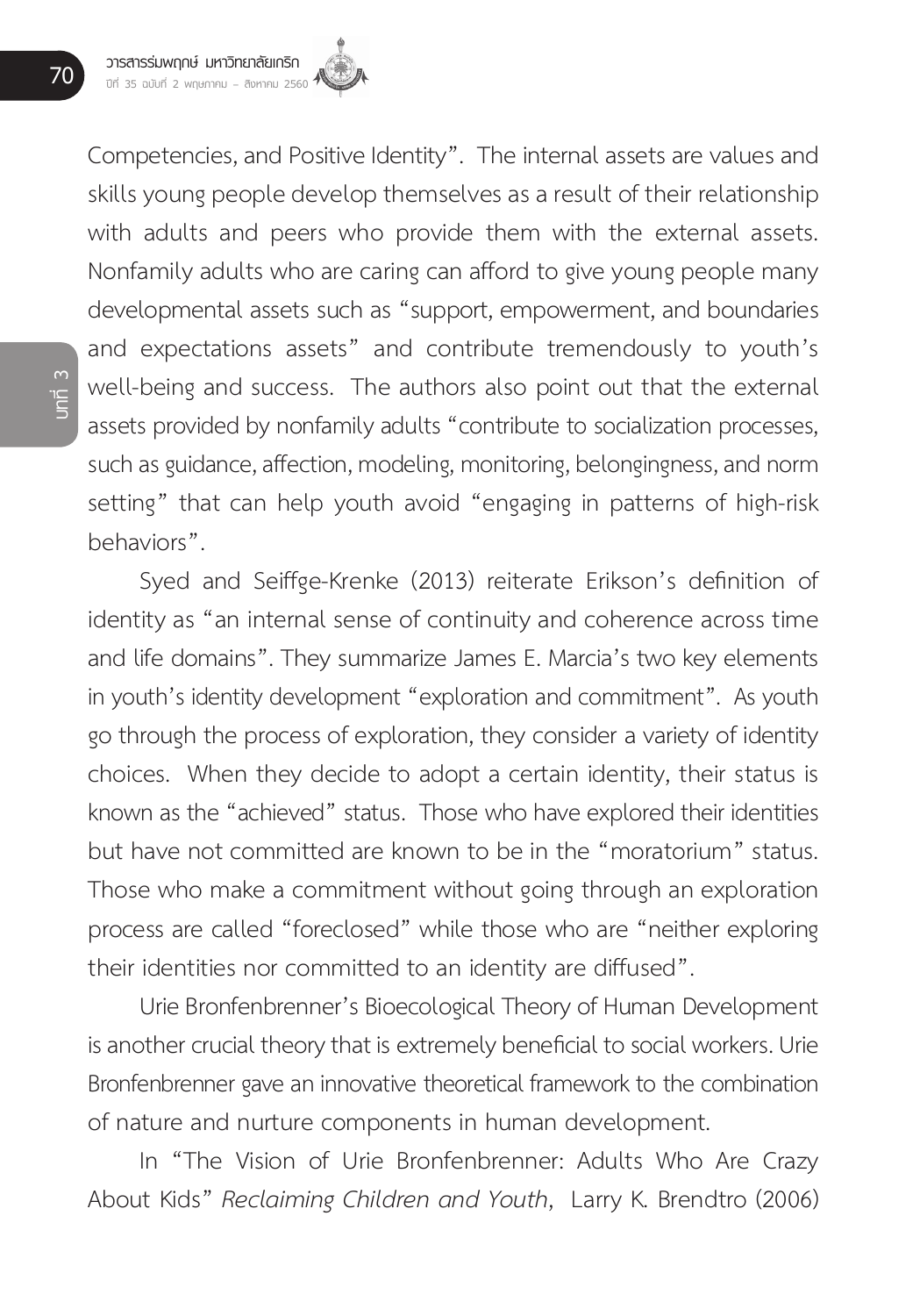reiterates Bronfenbrenner's point that children are influenced by people who are in their immediate surroundings such as family, school, and peers. Brendtro states, "A child's behavior reflects transactions within these immediate circle of influences. One can only gain an accurate understanding of a child by attending to transactions within the family, school, peer group, and neighborhood". He further explains that the relationship between a child and other influences is a "reciprocal transaction". In other words, they influence each other. "In the family, a parent influences a child, but the child also influences the parent. Once a child enters school, the teacher impacts the student, but the student also has an effect on teacher behavior. By adolescence, the peer group can rival and sometimes surpass the family and school as an agent of influence". According to Bronfenbrenner, Brendtro points out, children are happy with themselves and others when the ecological influences are in balance. If the ecology is bad, then children will experience "conflict and maladjustment".

In "Nature-Nurture Reconceptualized in Developmental Perspective: A Bioecological Model," Bronfenbrenner and Ceci (1994) acknowledge that there is a relationship between nature and nurture: "Underlying the bioecological model is a cardinal theoretical principle emerging from research on theories of genetic transmission, namely, that genetic material does not produce finished traits but rather interacts with environmental experience in determining developmental outcomes". They add that the psychological processes are "about something" and that "something," or "psychological content" includes "people, objects, and symbols" that "exist only in the environment". Therefore, the authors note that "development involves interaction between organism and environment". Bronfenbrenner and Ceci then offer three defining properties of the bioecological model: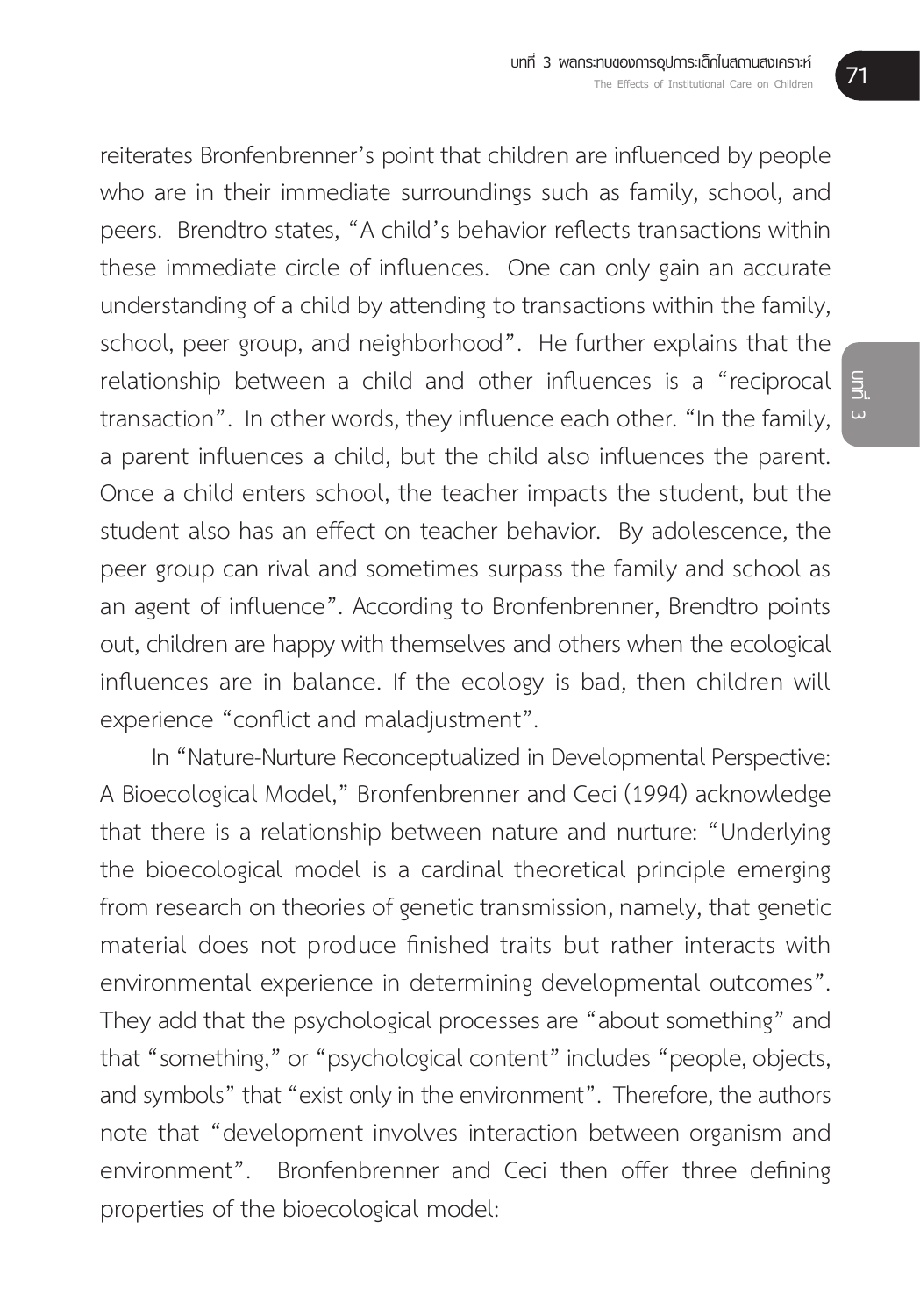

Proposition1: Especially in its early phases, and to a great extent throughout the life course, human development takes place through processes of progressively more complex reciprocal interaction between an active, evolving biopsychological human organism and the persons, objects, and symbols in its immediate environment. To be effective, the interaction must occur on a fairly regular basis over extended periods of time. Such enduring forms of interaction in the immediate environment are referred to henceforth as *proximal processes.* Examples of enduring patterns of these processes are found in parent-child and child-child activities, group or solitary play, reading, learning new skills, problem solving, performing complex tasks, and acquiring new knowledge and know-how.

Proposition 2: The form, power, content, and direction of the proximal processed effecting development vary systematically as a joint function of the characteristics of the developing person, of the environment-both immediate and more remote-in which the processes are taking place, and of the nature of the developmental outcomes under consideration.

Proposition 3: Proximal processes serve as a mechanism for actualizing genetic potential for effecting psychological development, but their power to do is also differentiated systematically as a joint function of the same three factors stipulated in Proposition 2.

In 'Toward an Experimental Ecology of Human Development', Urie Bronfenbrenner (1977) describes the ecological environment as "a nested arrangement of structures, each contained within the next": a microsystem, a mesosystem, an exosystem, and a macrosystem. According to Bronfenbrenner, a microsystem is "the complex of relations between the developing person and environment in an immediate setting containing that person (e.g., home, school, workplace, etc.)". A mesosystem, or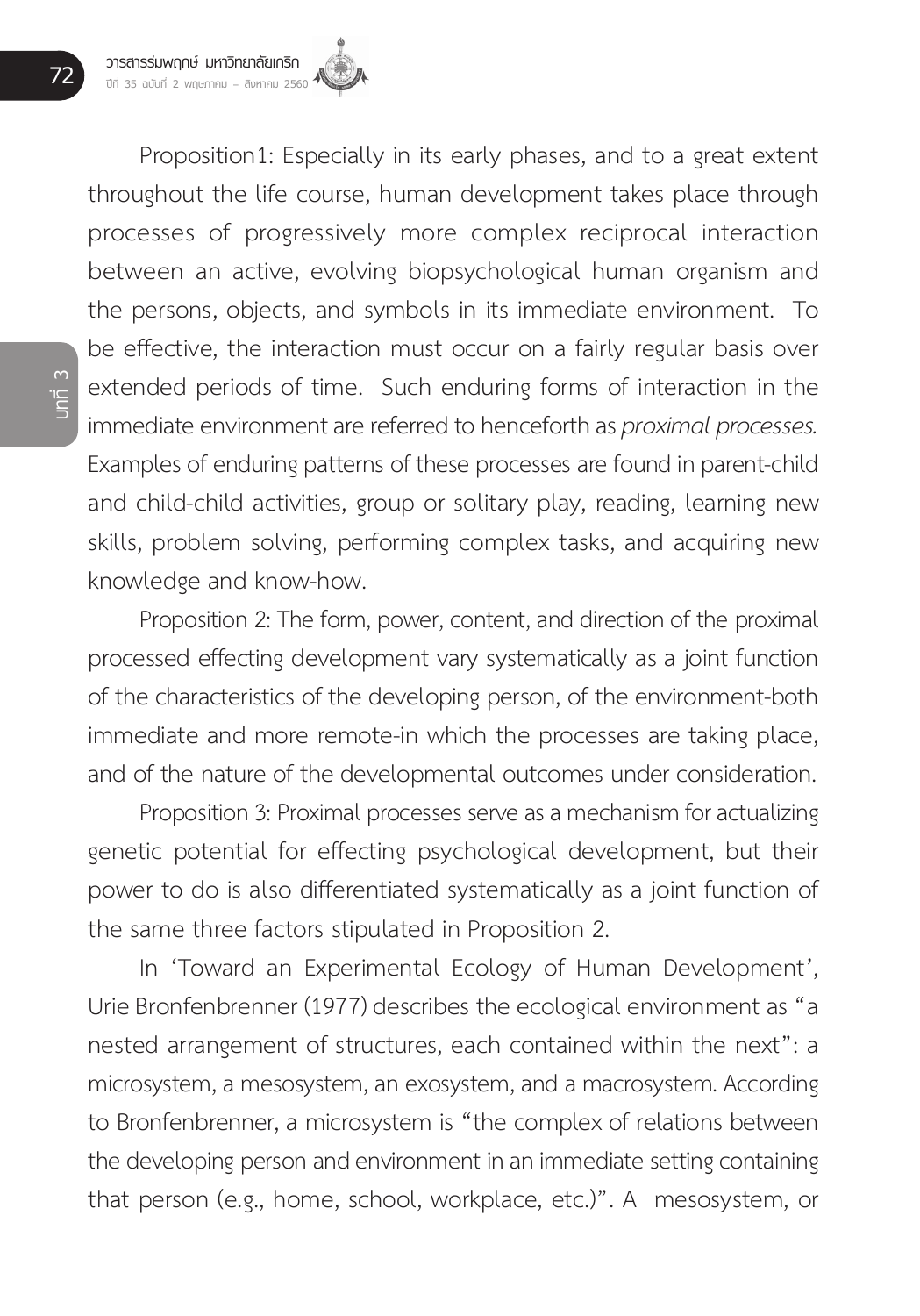"a system of microsystems" is composed of " the interrelations among major settings containing the development person at a particular point in his or her life", while an exosystem is simply "an extension of the mesosystem embracing other specific social structures, both formal and informal, that do not themselves contain the developing person but impinge upon or encompass the immediate settings in which that person is found, and thereby influence, delimit, or even determine what goes on there". Both the mesosystem and exosystem embrace "the major institutions of the society" such as "the world of work, the neighborhood, the mass media, agencies of the government (local, state, and national, the distribution of goods and services, communication and transportation facilities, and informal social networks". Finally, a macrosystem, as defined by Bronfenbrenner, is "the overarching institutional patterns of the culture or subculture, such as the economic, social, educational, legal, and political systems, of which micro-, meso-, and exo-systems are the concrete manifestations". The macrosystems are in essence " 'blueprints' ".

Bronfenbrenner's bioecological theory of human development reconfirms the relationship between a person's genetic traits and his or her environment. A child's development is affected by those immediately close to him or her and by increasingly diverse types of influences as he or she grows up. Being aware of these environmental factors that interact with the child's genetic traits, parents or caregivers can understand and properly address issues concerning different aspects of the child's physical, psychological, social, and behavioral development and needs. When all the environmental influences are in harmony, the child will develop normally, and he/she will be happy as he or she grows up. This theory is most appropriate for planning rehabilitation strategies.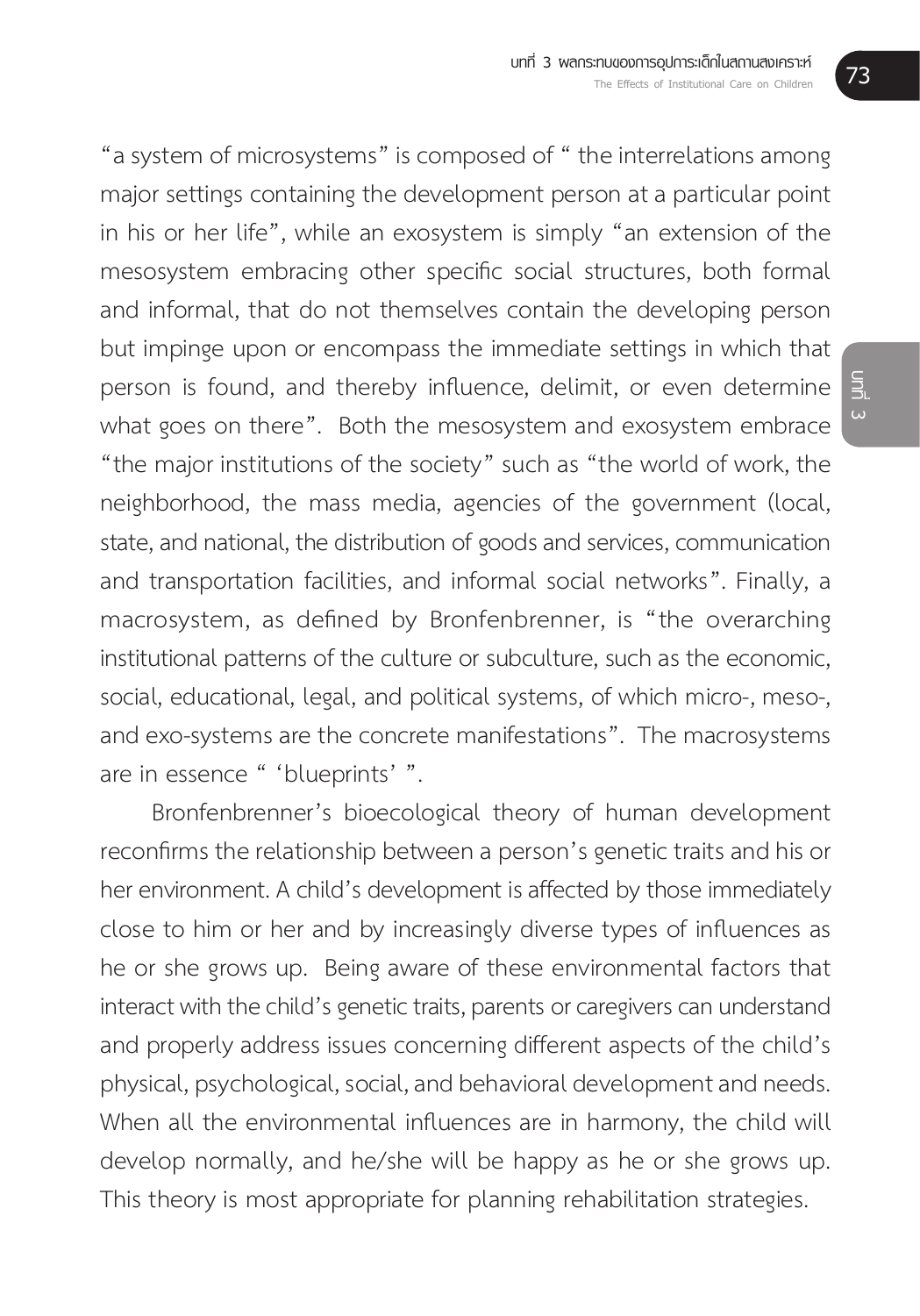Robert McCall et al. (2012) in their study titled 'Development and Care of Institutionally Reared Children: The Leiden Conference on the Development and Care of Children without Permanent Parents' focused on children while they resided in institutions and after they were placed in "adoptive or foster families". It is well-known that institutionalized children experience developmental delays in all aspects physically, cognitively, socially, behaviorally, and emotionally. Institutionalized children tend to exhibit "indiscriminate friendliness" more than children raised in normal family settings because they want attention. Research has found that children who are transferred to family-based care at older ages experience more long-term problems than children who move to a family-based environment earlier. Institutional care is only a choice when no other choices are available to vulnerable and disadvantaged children.

#### **Conclusion**

Various studies presented in this article have shown that, no matter where they live in the world, institutionalized children have to face with the same developmental challenges. Such information offered by these scholars can help practitioners do their work more effectively and efficiently. Moreover, to assist practitioners with an implementation of youth development, experts have proposed different models that lead to the same "outcomes". The five goals necessary for youth to obtain so that they can make a successful transition to adulthood are discussed by R.M. Learner, C.B. Fisher, and R.A. Weinberg (2000) in 'Toward a science for and of the people: Promoting civil society through the application of developmental science'. The mentioned goals are as follows: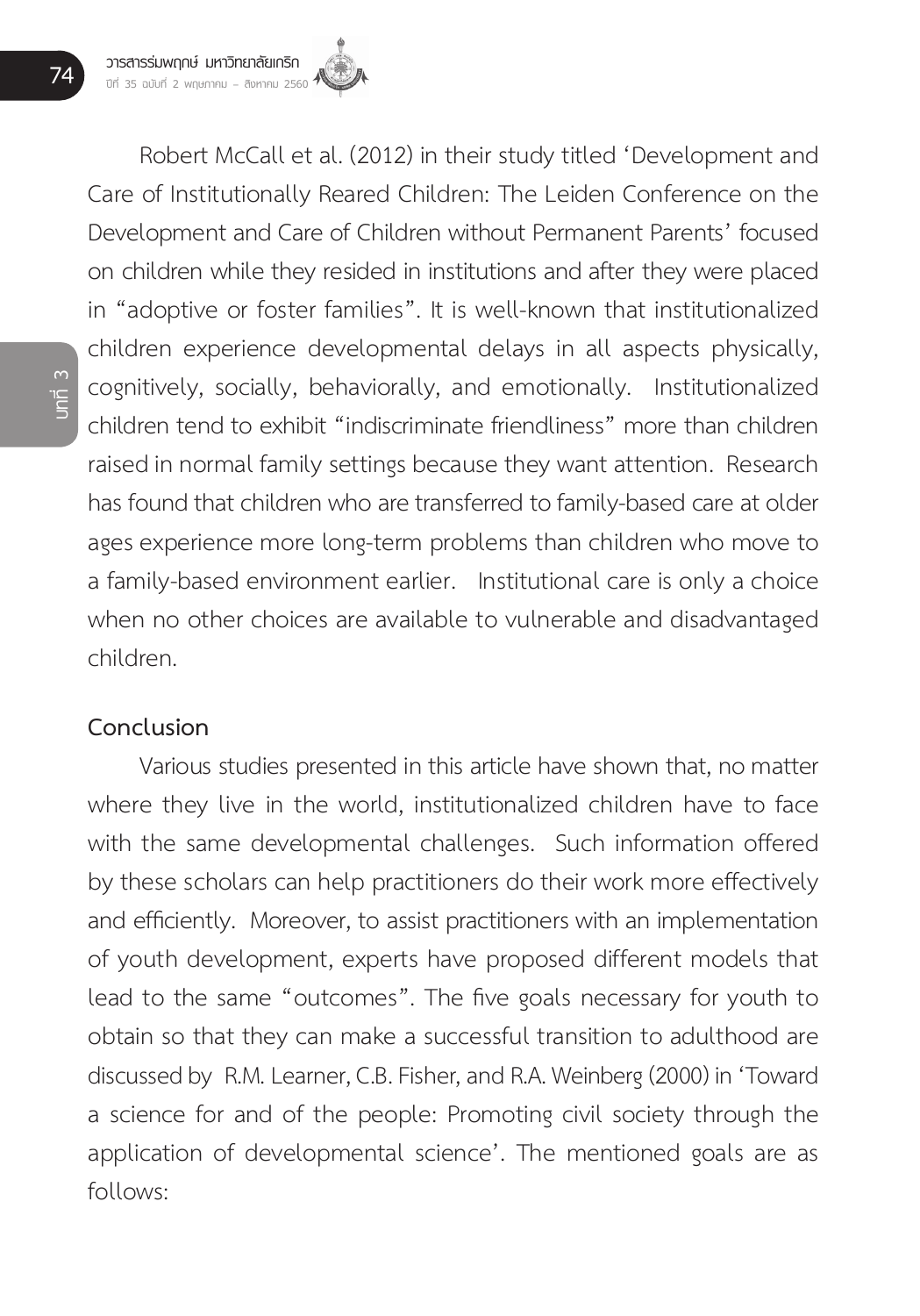1. Competence : Positive view of one's actions in specific areas, including social, academic, cognitive, and vocational.

2. Confidence : The internal sense of overall positive self-worth and self-efficacy; positive identity; and belief in the future.

3. Connection : positive bonds with people and institutions-peers, family, school, and community-in which both parties contribute to the relationship.

4. Character : Respect for societal and cultural rules, possession of standards for correct behaviors, a sense of right and wrong (morality), spirituality, integrity.

5. Caring or Compassion : A sense of sympathy and empathy for others.

To achieve these goals, young people need support from many sources, "family, friends, schools, and other community institutions". Young people are to be provided with basic needs ("physical and psycho-logical health, food and shelter, safety, and other needs") and "a foundation of well-being". They should be included in the decision-making process and given opportunities to build leadership skills, "make a difference in their communities", and "establish a partnership between youth and family, school, and community". In addition, they should be given support to "overcome mistakes and feel safe emotionally and physically" and encouraged to interact with adults and peers in a positive manner.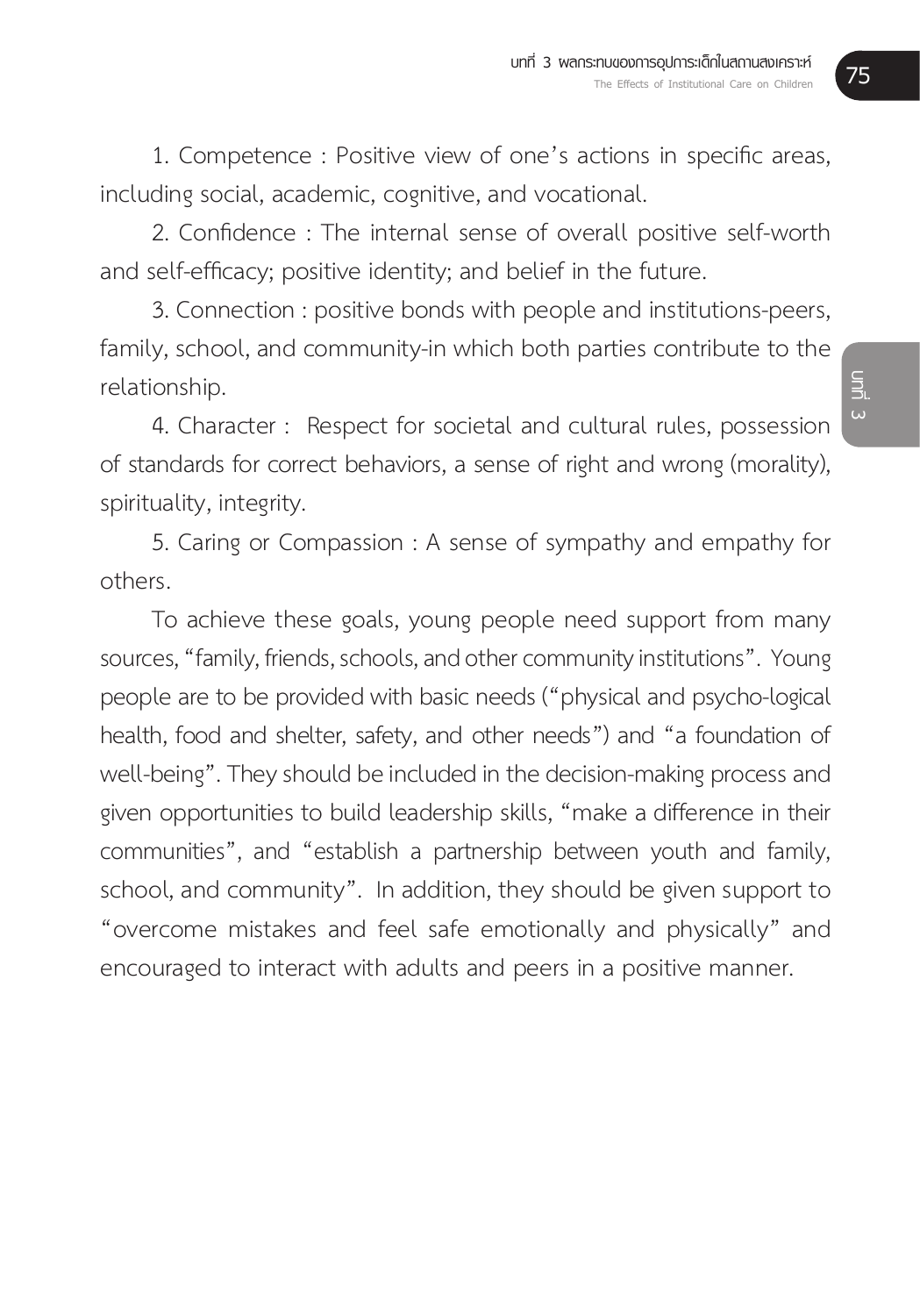#### **References**

- Balbernie, R. (2001). Circuits and circumstances: The neurobiological consequences of early relationship experiences and how they shape later behavior. *Journal of Child Psychotherapy*, 27(3), 237-255.
- Beckett, C., Maughan, B., Rutter, M., Castle, J., Colvert, E., Groothues,C., Kreppner, J.,Stevens, S., O'Connor, T.G. and Sonuga-Barke, E.J.S. (2006). Do the effects of early severe deprivation on cognition persist into early adolescence? Findings from the English and Romanian adoptees study. *Child Development,* 77(3), 696-711.
- Bowlby, J. (1969). *Attachment and loss. Attachment volume 1.* London : Hogarth Press.
- Brendtro, L. K. (2006). The Vision of Urie Bronfenbrenner: Adults Who Are Crazy about Kids. *Reclaiming Children & Youth,* 15(3), 162-166.
- Bronfenbrenner, U. (1977). Toward an Experiment Ecology of Human Development. *American Psychologist,* 32(7), 513-531.
- Bronfenbrenner, U. and S.J. Ceci. (1994). Nature-Nuture Reconceptualized in Developmental Perspective: A Bioecological Model. *Psychological Review,* 101(4), 568-586.
- Browne, K. (2009). *The Risk of Harm to Young Children in Institutional Care.* United Kingdom : Save the Children.
- Carter R. (2005). *Family Matters : A study of institutional childcare in Central and Eastern and the Former Soviet Union.* London : Every child.
- Csikszentmihalyi, M., Rathunde, K., & Whalen, S. (1993). *Talented teenagers : The roots of successand failure.* New York : Cambridge University Press.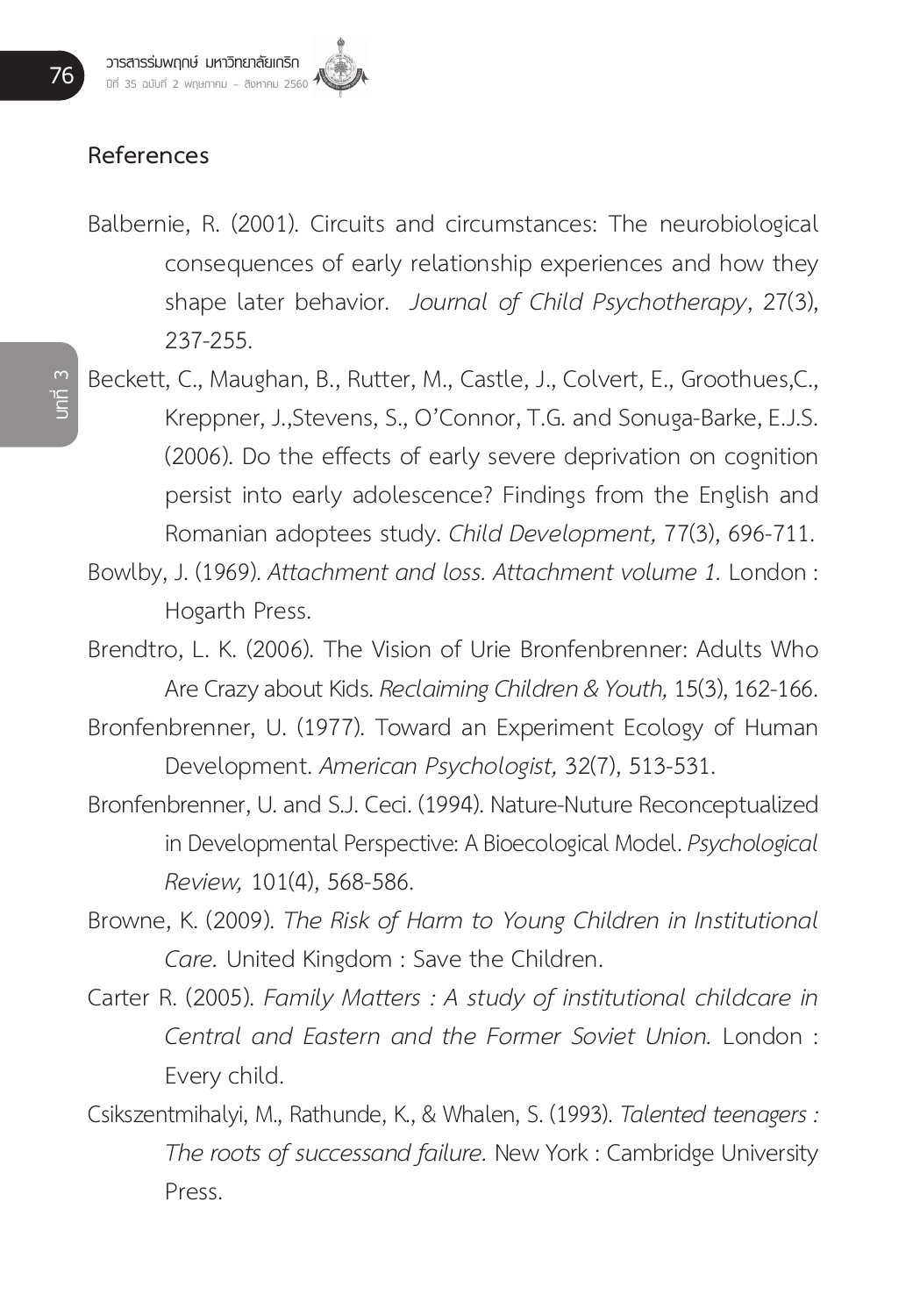- Dozier, M., C. H. Zeannah, A. R.Wallin, and C. Shauffer. (2012). Institutional Care for Young Children : Review of Literature and Policy Implications. *Social Issues and Policy Review*, 6(1), 1-25.
- Feldman, Robert S. (1996). *Understanding Psychology.* 4th ed. New York : McCraw-Hill.
- Hidi, Suzanne and Renninger K. Ann. (2006). The Four-Phase Model of Interest Development. *Educational Psychologist,* 41(2), 111-127.
- Johnson R., Browne K.D. and Hamilton-Giachritsis C.E. (2006). Young children in institutional care at risk of harm. *Trauma Violence and Abuse,* 7(1), 126.

Kadushin, A. (1974). *Child Welfare Services.* 2nd ed. New York : MacMillan.

- Lawrence Kohberg and Richard H.Hersh. (1977). Moral Development: A Review of the Theory. *Theory into Practice,* 16 (2), 53-59.
- Lerner, R.M., Fisher, C.B., Weinberg, R.A.) (2000). Toward a Science for and of the People : Promoting Civil Society through the Application of Developmental Science. *Child Development.* 71, 11-20.
- Maclean, K. (2003). The Impact of Institutionalization on Child Development. *Development and Psychopathology,* 15(4), 853-884.
- McCall, Robert et al. (2012). The Development and Care of Institutionally Reared Children : The Leiden Conference on the Development and Care of Children without Permanent Parents. *Child Development Perspectives,* 6(2), 174-180.
- Moin, Syed and Inge Seiffge-Krenke. (2013). Personality Development From Adolescence to Emerging Adulthood : Linking Trajectories of Ego Development to the Family Context and Identity Formation. *Journal of Personality and Social Psychology,* 104( 2), 371-384.
- Mulheir,G. and Browne, K. (2007). *De-Institutionalising And Transforming Children's Services : A Guide To Good Practice.* Birmingham : University of Birmingham Press.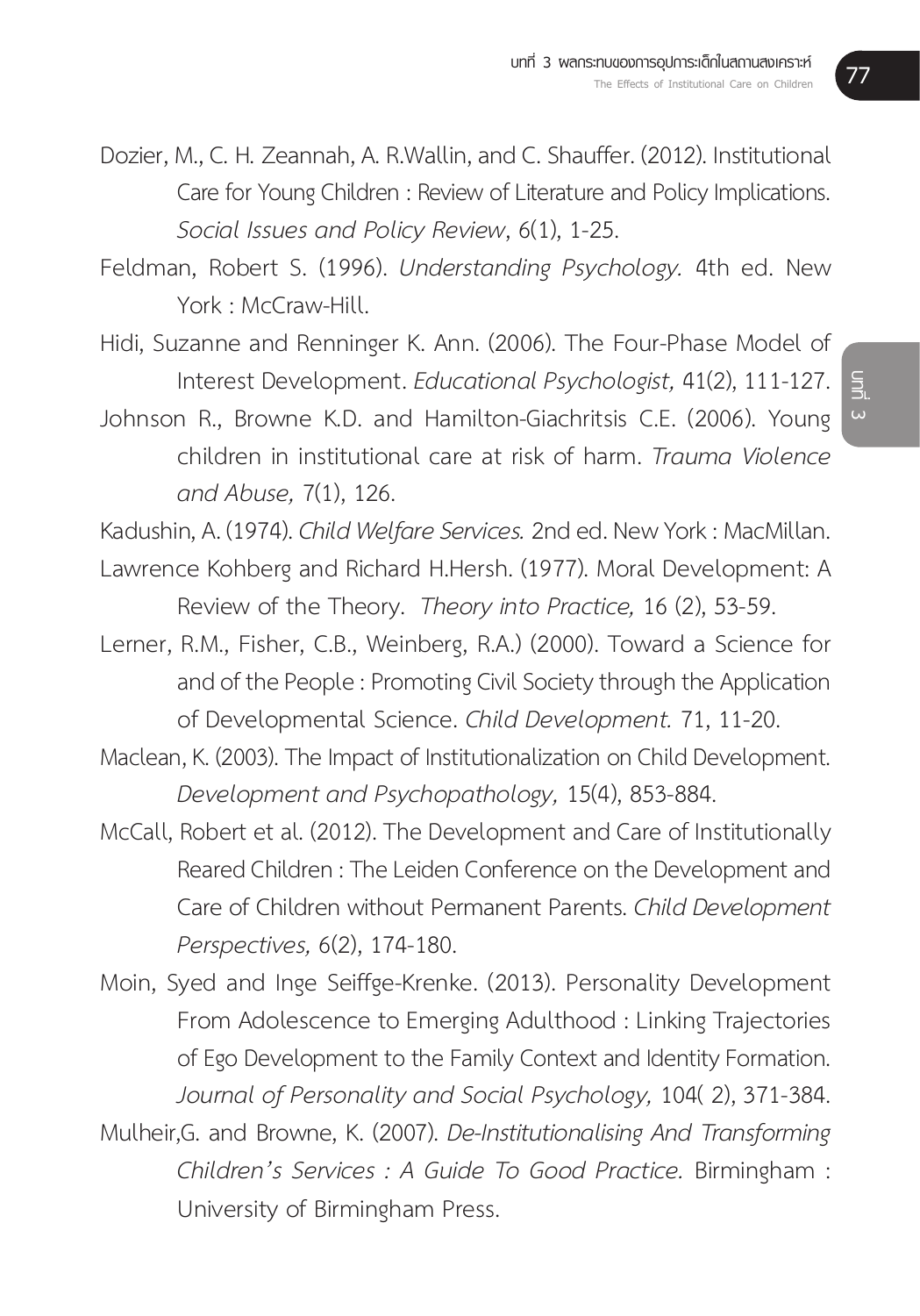

*Research on Institutional Care of Vulnerable Children.* (20 March 2012). สืบค้นจาก http:// www. nacac.org/policy/ researchchart.html Nelson CA, Zeanah CH, Fox NA, Marshall PJ, Smyke AT, Guthrie D. (2007).

Cognitive recovery in socially deprived young children : The Bucharest Early Intervention Project. *Science.*318, 1937-1940.

- Nuray Kanbur, Zeynep Tuzun, Orhan Derman. (2011). Psychiatric Symptoms of Adolescents reared in an Orphanage in Ankara. *The Turkish Journal of Pediatrics,* 53(3), 281-284.
- O'Connor TG, Bredenkamp D, Rutter M, and the English and Romanian Adoption Adoptees Study Team. (1999). Attachment disturbances and disorders in children exposed to early severe deprivation. *Infant Mental Health Journal*, 20(1), 10-29
- O'Connor TG, Rutter M, and the English and Romanian Adoptees Study Team. (2000). Attachment disorder behavior following early severe deprivation: extension and longitudinal follow-up. *J Am Acad Child Adolesc Psychiatry,* 39(6), 703-712
- Pearce, Nickki J. and Reed W. Larson. (2006). How Teens Become Engaged in Youth Development Programs : The Process of Motivational Change in a Civic Activism Organization. *Applied Development Science,* 10(3), 121-131.
- Peter C. Scales, Peter L. Benson and March Mannes. (2006). The Contribution to Adolescents Well Being made by Nonfamily Adults : An Examination of Development Assets as Contexts and Proces. *Journal of Community Psychology,* 34(4), 401-413.
- Quinton, D., M. Rutter, and C. Liddle. (1984). Institutional Rearing, Parenting Difficulties and Marital Support. *Psychological Medicine,* 14(1), 107-124.

**บทที่ 3**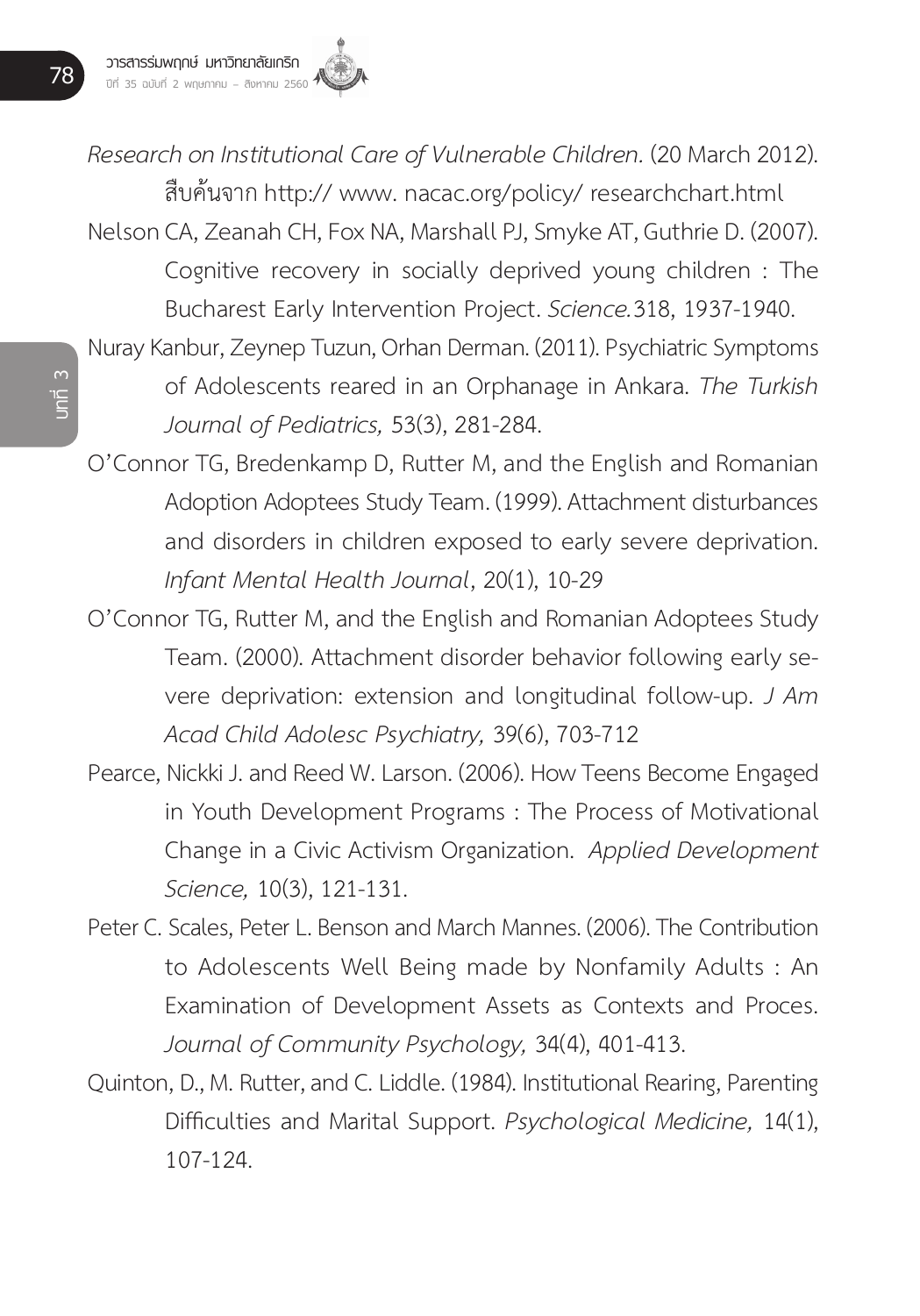Rutter, M., Beckett,C., Castle, J., Colvert,E., Kreppner, J., Mehta, M., Stevens,S., & Sonuga-Barke, E. (2007). Effects of a profound early institutional deprivation : An overview of findings from a UK longitudinal study of Romanian adoptees. *European Journal of Department Psychology ,*4 (3), 332-350.

- Ryan, Richard M. and Edward L. Deci. (2000). 'Self-determination Theory and the Facilitation of Intrinsic Motivation, Social development, and Well-being,' American Psychologist, 55(1), 68-78. Schore, A.N. (2001a). Effects of a secure attachment relationship on right brain development, affect regulation, and infant mental health. *Infant Mental Health Journal,* 22(1-2), 7-66.
- Schore, A.N. (2001b). The effects of early relational trauma on right brain development, affect regulation, and infant mental health. *Infant Mental Health Journal,* 22(1-2), 209-269.
- Siegler, R and Ellis S. (1996). Piaget on Childhood. *Psychological Science,* 7(4), 211-215.
- Smyke, A. T., Koga S.F. Johnson D.E. Fox N.A., Marshall P.J., Nelson C.A., Zeanah C.H. and the BEIP Core Group. (2007). The caregiving context in institutionreared and family-reared infants and toddlers in Romania. *Journal of Child Psychology and Psychiatry,* 48(2), 210-218.
- Syed M, Seiffge-Krenke I. (2013). Personality development from adolescence to emerging Adulthood : linking trajectories of ego development to the family context and identity formation. *Journal of Personality and Social Psychology,* 104(2), 371–384.
- The Commission of UNICEF Office for Thailand. (2004). *Child Protection Act of 2003.* (20 June 2012). สืบค้นจาก http://www.refworld.org/ pdfid/46b2f91f2.pdf.